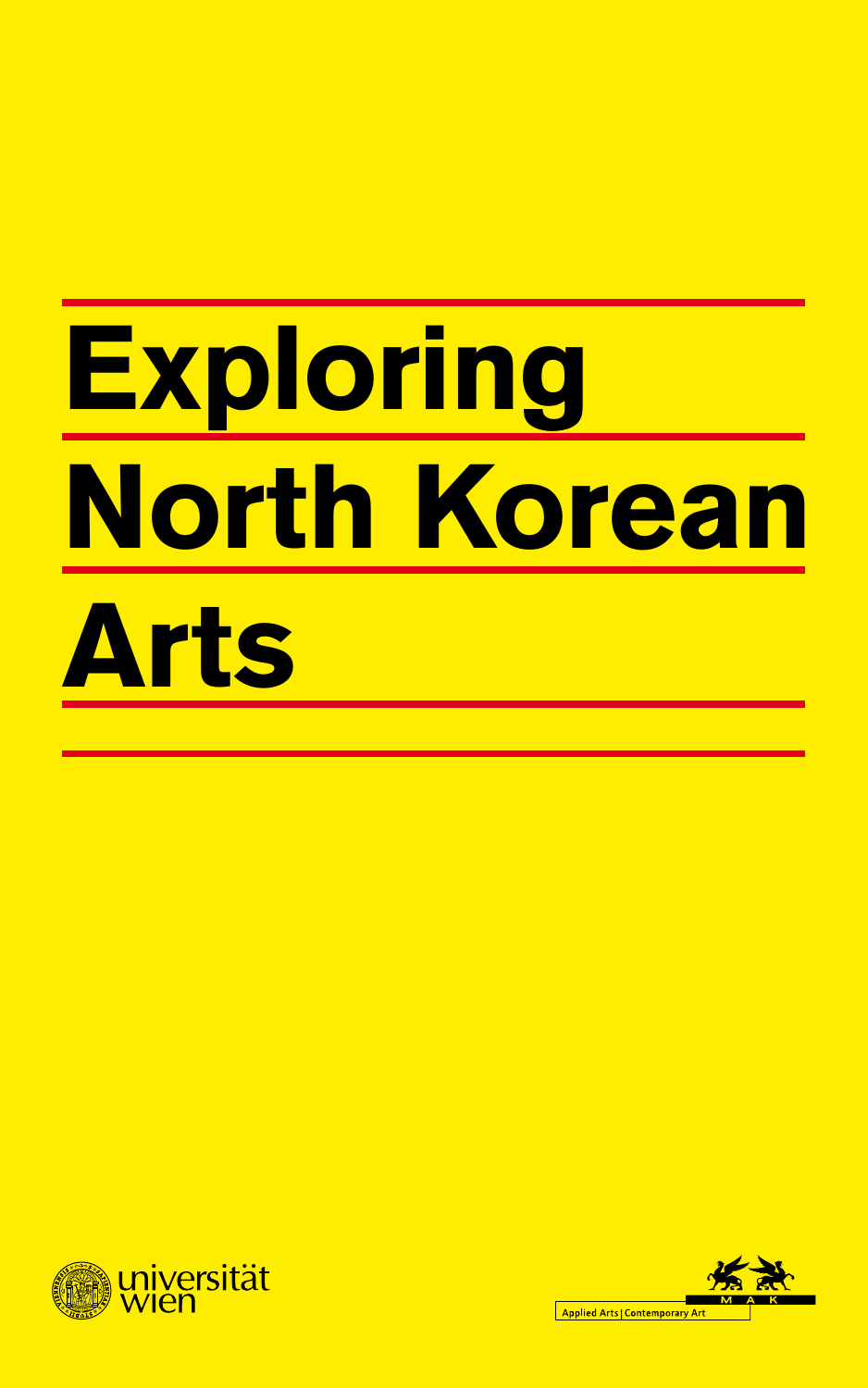## **Exploring North Korean Arts**

**Rüdiger Frank (Ed.)**



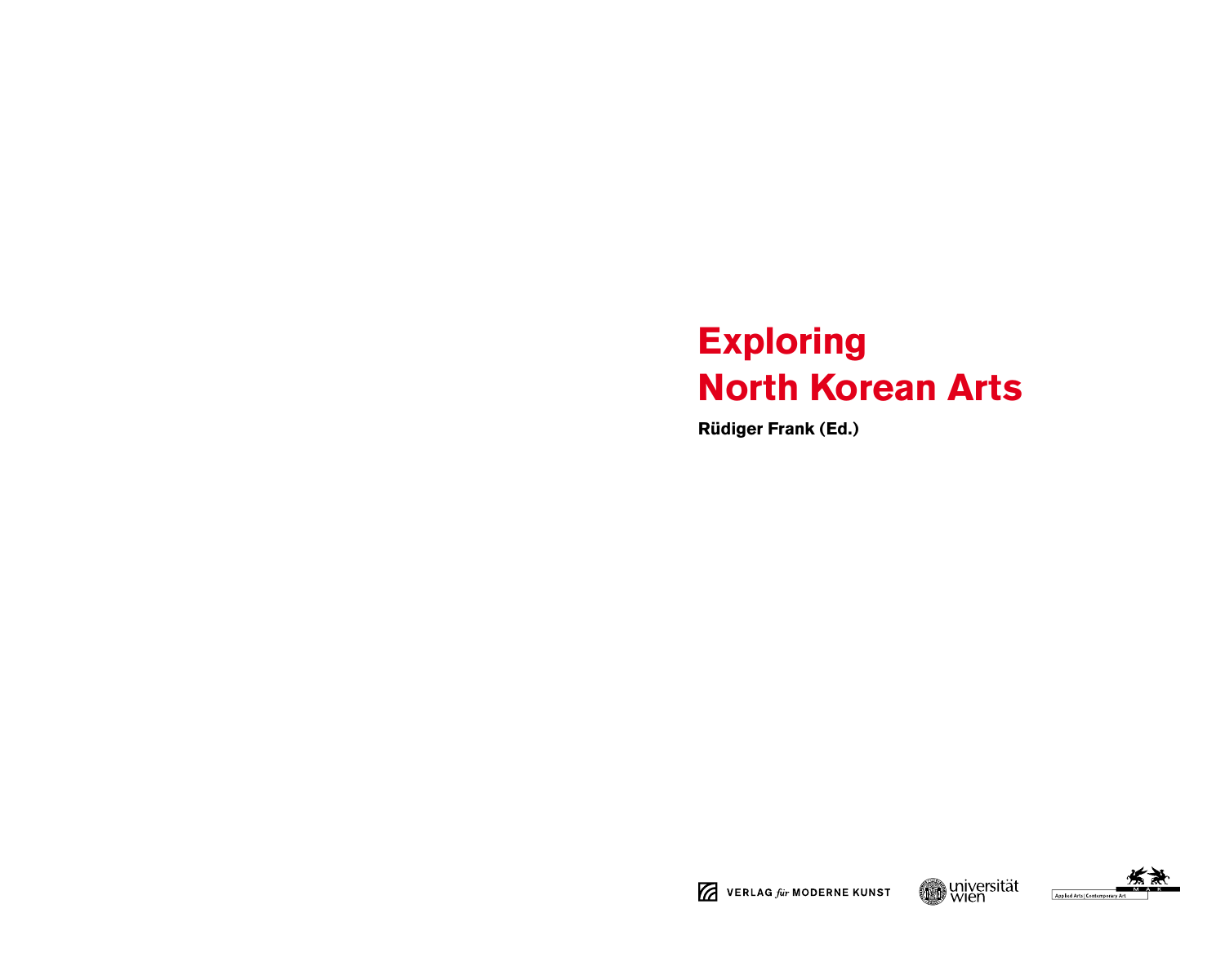| Peter Noever<br>On the Art of Presenting Unfamiliar Art <b>Construction Contract Construction</b> of the Art of Presenting Unfamiliar Art    |  |
|----------------------------------------------------------------------------------------------------------------------------------------------|--|
| Rüdiger Frank<br>The Political Economy of North Korean Arts <b>Manual And Access 2</b> 9                                                     |  |
| Aidan Foster-Carter and Kate Hext                                                                                                            |  |
| Koen De Ceuster<br>To be an Artist in North Korea: Talent and Then Some More <b>Mater Article 151</b>                                        |  |
| Brian R. Myers<br><b>Knocking on the Great Gate:</b><br>The "Strong and Prosperous Country" Campaign in                                      |  |
| Sonja Häußler<br><b>Revived Interest in Literary Heritage:</b><br>Changes in DPRK Cultural Policy <b>Manual Strategier 2018</b> 88           |  |
| James E. Hoare<br>The People's Art Galleries? Some Reflections on Posters,<br>Sculpture, and Monuments in the DPRK <b>CONSTRESS 2018</b> 113 |  |
| Jane Portal<br>The Challenges of Forming a Museum Collection<br>of North Korean Art 132                                                      |  |

| Frank Hoffmann                                                                                                                                                                                                                       |     |
|--------------------------------------------------------------------------------------------------------------------------------------------------------------------------------------------------------------------------------------|-----|
|                                                                                                                                                                                                                                      |     |
| Keith Howard                                                                                                                                                                                                                         |     |
| Redefining Koreanness: North Korea, Musicology, Ideology,                                                                                                                                                                            |     |
|                                                                                                                                                                                                                                      |     |
| Ross King                                                                                                                                                                                                                            |     |
| Monuments Writ Small: Postage Stamps, Philatelic Iconography,                                                                                                                                                                        |     |
| and the Commercialization of State Sovereignty in North Korea 192                                                                                                                                                                    |     |
| Marsha Haufler                                                                                                                                                                                                                       |     |
|                                                                                                                                                                                                                                      |     |
| Dafna Zur                                                                                                                                                                                                                            |     |
|                                                                                                                                                                                                                                      |     |
| Biographies <b>Executive Strategie and Tennish Contract Contract Contract Contract Contract Contract Contract Contract Contract Contract Contract Contract Contract Contract Contract Contract Contract Contract Contract Contra</b> | 299 |
|                                                                                                                                                                                                                                      |     |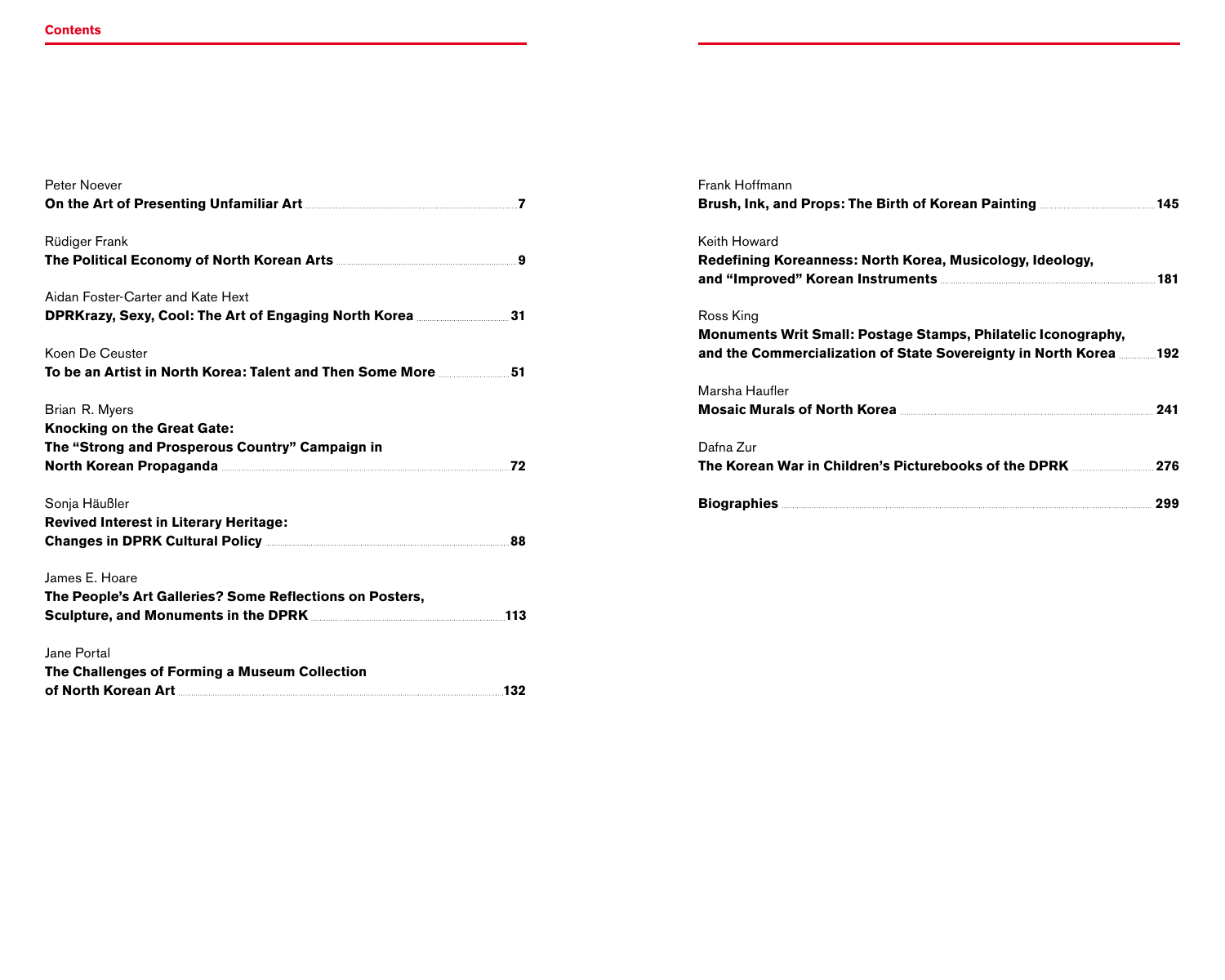## **The Political Economy of North Korean Arts**

### **Rüdiger Frank**

#### **Introduction1**

Without knowledge of the context, it will often be hard, if not outright impossible, to understand properly the meaning of artworks. Imagine a person who has never read Homer standing before Botticelli's *Judgement of Paris*––he will only see three women, a young man, and a golden apple. If he perceives this painting as a reflection of reality, he will wonder whether everyone was wandering around naked in late fifteenth-century Italy. Or again, think of a person who has never heard about Christianity and steps into a church. Where a Christian sees God's only son who was sacrificed to save humankind, an outsider sees nothing but a dead man nailed to a wooden cross. We can continue this exercise almost endlessly: for many viewers, Picasso's *Guernica* would be just an arrangement of puzzle tiles, a crane on a Chinese painting would be just a bird, and Agnes Martin's *Red bird* would be nothing but a plain white canvas.

Thanks to globalized education, the symbolism and meaning of these works is more or less clear to most people who were raised in a Western cultural context. But what about nicely arranged purple and red flowers in a vase on a North

I would like to thank Peter Noever for his initiative and for having supported this project throughout its various stages, and the consultant curator Christiane Bauermeister, the project coordinator Dunja Gottweis, and in particular the curator Bettina M. Busse, who has been our primary contact at the MAK and proved to be a highly efficient coordinator. I also want to thank the authors who took the time to write excellent, original contributions, engaged in a heated but productive discussion and helped each other after the completion of the drafts with comments and suggestions. A heavy burden rested on the shoulders of Susan Pares who edited every single of this book's chapters, eliminated typos, provided suggestions on streamlining the arguments, and saved many of us non-native speakers of English from embarrassment. Anna Mirfattahi of the MAK, despite enormous time pressure, coordinated all aspects of the publication's production with great care.

Throughout the book, all translations into English are the work of individual contributors, unless otherwise stated. In keeping with standard conventions, dimensions of paintings, etc. list height by width (e.g. 5.5 m x 12.3 m).

**<sup>1</sup>** This book is the product of a long process and should be credited to a large number of individuals. It started with an unusual initiative by the then––Director of the MAK – Austrian Museum of Applied Arts / Contemporary Art, Vienna, Peter Noever, to organize an exhibition of North Korean art. The diplomatic twists and turns took three years to produce a result. The actual exhibition, *Flowers for Kim Il Sung,* took place at the MAK Vienna from May to September 2010. It was heavily criticized for exhibiting the paintings without any comment. This criticism was not unexpected; in anticipation, I offered MAK to organize a symposium on North Korean arts to supplement that missing active discussion of this difficult and emotional subject. This book is the symposium's result.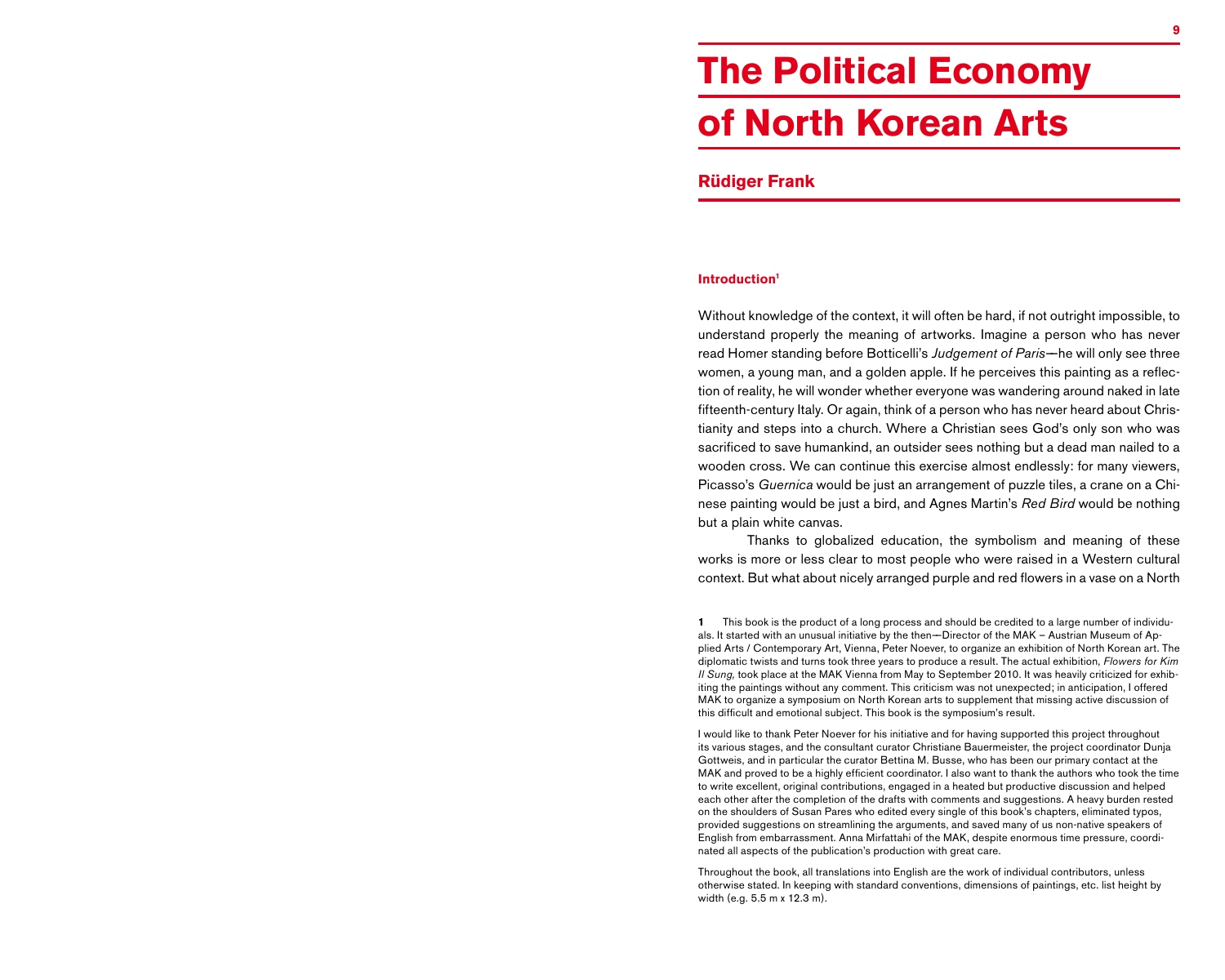Korean painting? Any child in a remote North Hamgyŏng village, or anywhere else in the Democratic People's Republic of Korea (DPRK, or North Korea), knows that these are not just flowers, but––as their names *Kimilsungia* and *Kimjongilia* indicate––symbols of father and son, the two North Korean leaders. How many Europeans would know? If a North Korean looks at the 2,000-*wŏn* bill of his new currency issued in late 2009, he sees the official birthplace of Kim Jong Il at sacred Mt. Paektu, the cradle of the revolution. For most Westerners, there is just a log cabin in a snow-covered pine wood beneath some peak.

These few examples suffice to demonstrate how the knowledge of context is as crucial for the interpretation of art from North Korea as it is for the art of any other time or place. This is not an easy task in general, and it becomes even more complicated when politics and ideology get involved. For this book, we are happy to say that such considerations did not play any role, as evidenced by the often different, even contrary positions held in the individual chapters. Not everyone enjoys such a luxury; organizers of North Korean art exhibitions often face a tough choice between abandoning or reducing to a minimum any critical comments or not holding the exhibition altogether. We therefore regard this book––the first of its kind––as a necessary supplement and support to such endeavors. This is not a book pro or against, but *about* North Korea.

This introductory essay written for the general reader begins accordingly with a brief attempt at clarifying how the official North Korea sees itself. Against this background, we will point out some of the ways the individual contributions in this volume are tied to each other by multiple connections. These essays look at artworks in various mediums or styles, from oil (*yuhwa*2) to brush (*chosŏnhwa*) paintings, mosaics, book illustrations, musical instruments, postal stamps and even literature, and raise issues ranging from the origins, models, dating and originality of these art works to the difficulties that arise in exhibiting these works in the West and with discussing their meaning. We hope these essays will open new vistas, answer old questions and inspire new ones.

Any society has arts. So does the DPRK. But why is that the case? Why are so many scarce resources invested in the arts when the country has a chronic food problem and officially puts the military before anything else? What is art's place in such a context? And why does it matter to us? Such questions have been

**2** As is usual in publications on Korea, a note on the romanization of Korean terms is due. Since the mid-fifteenth century, the Korean language has had its own script (an alphabet), called *han'gŭl*. Thus in Western-language publications, romanization of Korean terms has become necessary. This is a complicated issue, as there exist a number of competing systems that are each preferred by Western scholars, by the South Korean government, by the North Korean government, or by librarians, to name only a few categories of users. This becomes particularly troublesome when writing names of individuals or places, as there are often established terms and conventions that do not correspond with the romanization system of choice. Examples include Pyongyang (P'yŏngyang, the North Korean capital) or Kim Il Sung (Kim Ilsŏng, the first North Korean leader). For this book, we have decided to use McCune-Reischauer as a standard, with the exception of a few widely used terms and names for which we provide McCune-Reischauer romanization in brackets. However, we have given the authors some leeway in romanization. We regard this as essential in allowing readers to identify names and terms as they might be found in other publications.

discussed controversially before the emergence of totalitarian states, and even more intensely thereafter.3 Artworks are created and interpreted according to changing tastes, times and realities. Art requires and at the same time produces resources. Those in power try to influence the arts by various means, including money, prestige, social capital or the state apparatus. Thus the arts can in various regards be seen as a mirror of the society in which they exist. They illustrate its achievements, deficiencies, limitations, possibilities, desires and developments. While the arts can reflect the surrounding system, they also actively shape it. The arts entertain, and they also teach. The arts are always political, and as such they unite and divide, evoke praise and condemnation. It is easy to take an extreme position; but is this always realistic and appropriate?

This book, it is hoped, will leave the reader better informed not only about North Korean arts, but also about North Korea as a society and a system. This book is a pioneering effort and certainly not the final word on a field that needs further structured exploration, admittedly a very complex task. Yet given the fact that we know so little about this country and its culture, attempting to understand it through its art is surely worth the effort.

#### **The all-important context**

The DPRK was founded in September 1948, a few weeks after the emergence of the Republic of Korea (ROK) in the South, and three years after almost four decades of colonial oppression by Japan had ended with the latter's defeat in the Second World War. Korea and its centuries-old culture had almost ceased to exist at that time. Resistance against the Japanese had been attempted, but it was quickly and brutally suppressed. Korean identity was seriously threatened.4 Unlike Germany, Japan has up to now been rather hesitant to admit its guilt to a degree that would be deemed satisfactory by most Koreans. Hence, many wounds still lie glaringly open. Time has not been able to heal them; on the contrary. The generation of victims that would be able to forgive their tormentors is passing away. Their children and grandchildren have been raised to hate the national enemy, and now find it even harder to grant pardon for deeds that others had to endure.

Yet Korea's tragedy of the twentieth century was not over in 1945. Rather than finally joining in renewed and long-awaited efforts at nation-building, the country was soon divided into two parts by the liberators, the Soviet Union and the United States. Within the context of the emerging Cold War, both halves of the Korean peninsula engaged in an increasingly harsh political struggle against each

**<sup>3</sup>** For a detailed review of the intellectual history of the function of art in (Western) societies, see Eleonora Belfiore and Oliver Bennett, *The Social Impact of the Arts: An Intellectual History* (Basingstoke, Hampshire, UK: Palgrave Macmillan, 2010).

**<sup>4</sup>** Michael Edson Robinson and Gi-Wook Shin, *Colonial Modernity in Korea* (Cambridge MA: Harvard University Press, 2000).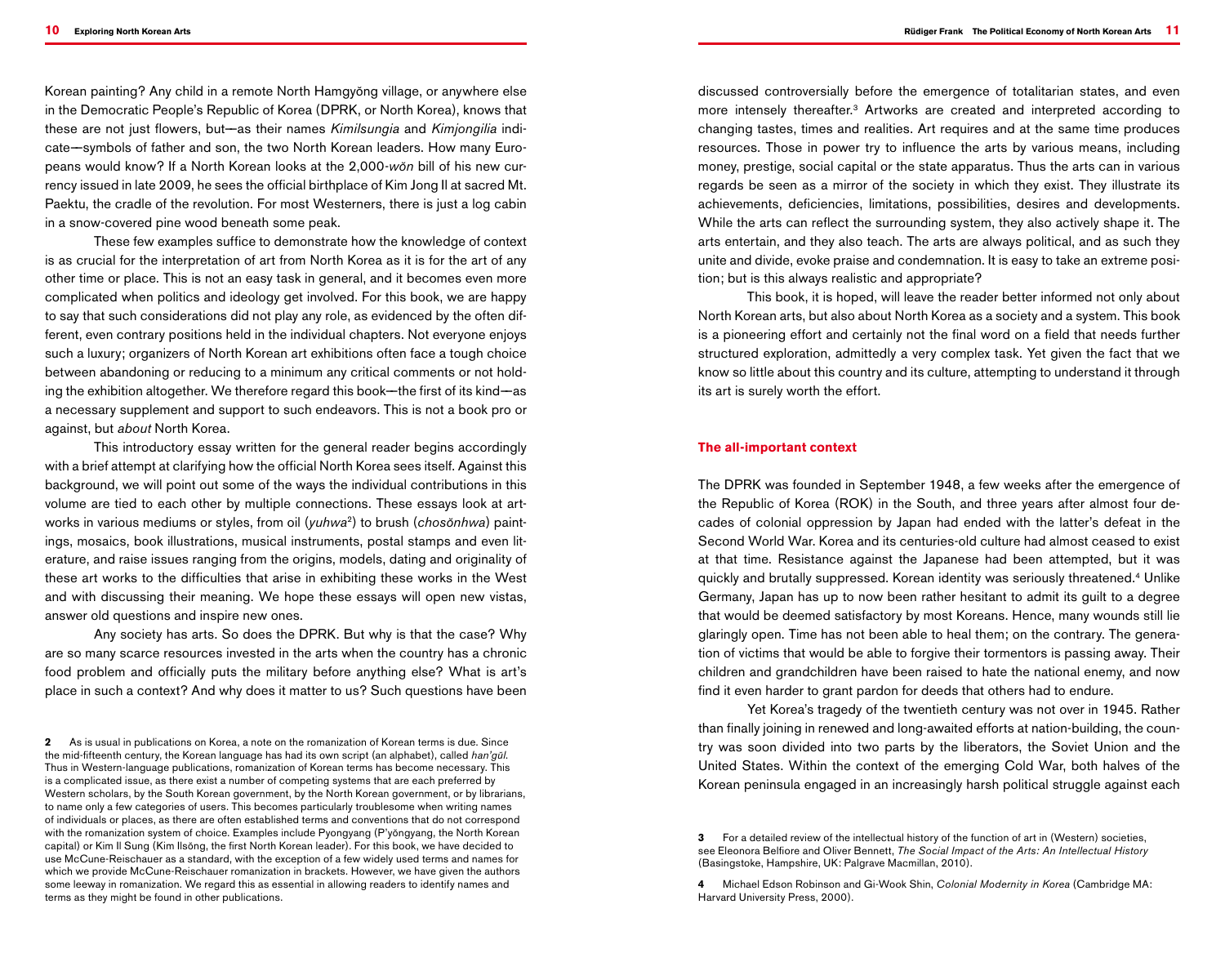other. A polarization of political forces took place through migration and persecution. Less than two years after their foundation, the two Korean states fought a bloody and devastating civil war.5 The Korean War lasted from 1950 to 1953. North Korea started out with a quick initial success, occupying almost all of South Korea's territory. The US-led counter-attack destroyed the North Korean army and pushed the frontline up to the Chinese border within a few weeks. This invited a Chinese response, which after a few more months of heavy fighting resulted in a demarcation line that was very similar to the original line of division along the  $38<sup>th</sup>$ parallel. The war ended with an armistice soon after Stalin's death in March 1953. No peace treaty has been concluded yet. Fear of eradication and the horrors of aerial bombing seem to have shaped the minds of the DPRK's people and its leadership, in particular the generation that experienced the war. In addition to the killings during battle, ideological cleansing took place on both sides behind the frontline. As the latter moved up and down the width of the country several times in both directions, outsiders can only vaguely imagine the additional horrors and bitterness.

However, this was not the only fight being waged in Korea after 1945. The internal struggle for power was intense, on both sides of the  $38<sup>th</sup>$  parallel. After the once-dominant non-communist political forces in the north of Korea had been either defeated or integrated, the various factions within what was only in name a unified communist movement turned against each other.6 Powerful groups backed by the People's Republic of China (PRC) and the Soviet Union had to be dealt with. Although Kim Il Sung and his small group of loyal followers from his guerrilla years had Soviet support, they had to work hard if they wanted to prevail. Alliances were formed, rearranged and broken up. One opponent faction after the other was smashed. Inspired by Nikita Khrushchev's secret speech,7 a coup was staged against Kim Il Sung while he was on a trip to Europe in 1956.<sup>8</sup> He managed to survive but tightened his rule even further thereafter. The fact that the mutiny was supported by forces in Beijing and Moscow reduced his trust in these allies significantly. The events in Hungary of the same year heightened his sense of insecurity.

Faced as he was with political factionalism, shaky external support, a divided nation, a strong US force in the South, and the nationalist determination to reunify Korea under his own terms, neither the idea of collective leadership nor the concept of peaceful coexistence with the class enemy had any attractiveness for the North Korean leader, although for a while he decided to pay lip service to this

**5** Bruce Cumings, *The Korean War: A history* (New York: Modern Library, 2010).

**6** Charles K. Armstrong, *The North Korean Revolution, 1945–1950* (Ithaca NY and London: Cornell University Press, 2003); Andrei Lankov, *From Stalin to Kim Il Song: The Formation of North Korea, 1945–1960* (London: C. Hurst & Co., 2002).

**7** Karl E. Loewenstein, "Re-emergence of Public Opinion in the Soviet Union: Khrushchev and Responses to the Secret Speech," *Europe-Asia Studies* 58, No. 8 (2006): 1329–45.

**8** Charles K. Armstrong, "'Fraternal Socialism': The International Reconstruction of North Korea, 1953–62," *Cold War History* 5, No. 2 (2005): 161–87.

new line emanating from Moscow.9 China's increasingly radical and adventurous policies were not an option for Kim Il Sung either, as they would have jeopardized his painfully acquired power. After skilfully balancing the two socialist giants, the Soviet Union and China, against each other for a few years, which earned him huge inputs of capital and technology from both sides,<sup>10</sup> he finally was unable to avoid making a decision that would cost his country dearly. When relations between the PRC and the Soviet Union finally broke down, completely and openly, after the Bucharest party congress<sup>11</sup> of June 1960, manoeuvring was no longer an option.<sup>12</sup> Rather than choosing one side, Kim Il Sung declared the DPRK's independence by announcing a new, Korean version of socialism, called Juche (*chuch'e*).13 Essentially an ultra-nationalist ideology, the concept gradually came to dominate all aspects of life in North Korea including the arts.

Despite the many volumes of works by Kim Il Sung, his eldest son Kim Jong Il, and others, the main points of North Korea's ideology are easily summarized. The idea that "man is the 'master of everything' [*modŭn kosi chuin*] and decides everything" is by no means an empty, simplistic slogan, although it is often taken at face value and thus misunderstood. Rather, it is an anti-thesis to Marxism, which in typical nineteenth-century style claims that the development of human society is guided by objective laws that humans can at best understand, but never alter.<sup>14</sup> North Korea's Juche, however, states that with the right determination and under the right leadership, anything is possible. It is humans who shape their environment, and not the other way round—triumph of the will, so to say, to paraphrase Leni Riefenstahl.<sup>15</sup>

**9** Haksoon Paik, *Pukhan kwŏllyŏgŭi yŏksa: sasang, chŏngch'esŏng, kujo* (The history of power in North Korea: Ideas, identities and structures) (Seoul: Hanul Academy, 2010).

**10** Rüdiger Frank, *Die DDR und Nordkorea: Der Wiederaufbau der Stadt Hamhŭng in Nordkorea*  1954–1962 (The GDR and North Korea: The Reconstruction of the City of Hamhŭng in North Korea) (Aachen: Shaker, 1996).

**11** At this congress the long-smouldering rivalry between the Soviet Union and the PRC broke out openly, dividing the socialist camp into "revisionists" and "dogmatists", as each side pejoratively called the other.

**12** Balázs Szalontai, *Kim Il Sung in the Khrushchev Era: Soviet–DPRK Relations and the Roots of North Korean Despotism, 1953–1964* (Stanford CA: Stanford University Press, 2005).

**13** For the North Korean position, see Kim Jong Il (1982), *On the Juche Idea* (treatise sent to the national seminar on the Juche idea held to mark the 70<sup>th</sup> birthday of the Great Leader Comrade Kim II Sung 31 March 1982), http://libweb.uoregon.edu/ec/e-asia/read/merde22.pdf, accessed 31 January 2011. For an analytical view, see Han S. Park, ed., *North Korea: Politics, Ideology, Economy* (Englewood Cliffs NJ: Prentice Hall, 1996).

**14** This principle was developed into the major philosophical foundation of all Soviet-style Marxist-Leninist socialist societies and was termed Dialectical Materialism. Its negation by North Korea was aimed at gaining greater independence from Moscow-issued dogmas and is one of the country's major ideological differences in comparison with the former-socialist countries of Eastern Europe. In 1990, Kim Jong Il wrote explicitly: "First of all, we must correct the tendency to explain the superiority and originality of the Juche idea from the point of view of Marxist dialectical materialism." (Kim Jong Il: *On Having a Correct Viewpoint and Understanding of the Juche Philosophy*, http://www.korea-dpr. com/lib/559.pdf, accessed 31 January 2011).

**15** Mary Devereaux, "Beauty and evil: The case of Leni Riefenstahl's Triumph of the Will," in *Aesthetics and Ethics: Essays at the Intersection*, ed. Jerrold Levinson (Cambridge: Cambridge University Press, 1998), 227–50.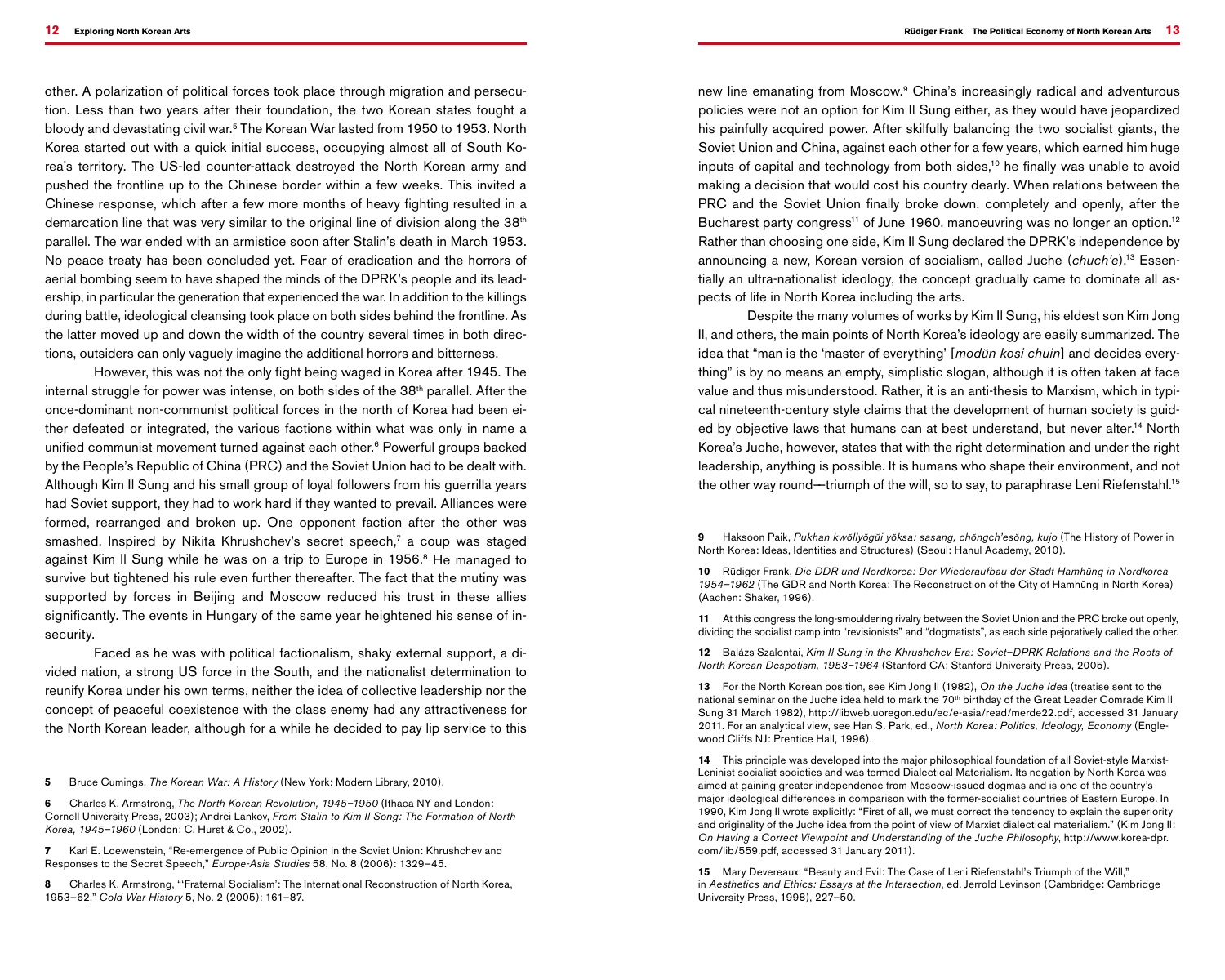Technologies, techniques, ideas from abroad can be imported, under one strict condition: they must be adjusted to fit the specific conditions of (North) Korea.16 The vast North Korean literature is, however, very ambiguous about what exactly that means. There is no actual handbook, no manual. In the end, it is the leader who decides, which makes him absolutely central to the North Korean system. The same logic is applied to collectivism (*chiptanjuŭi*): every individual is free to do what he or she wants, provided that this does not collide with the interests of the collective. As this group is large and diffuse, again the leader is needed to identify and express these interests. This calls to mind the logic of Nikolai Bucharin,17 who—what an irony of history—was later executed at the orders of the same J.V. Stalin whose rise to absolute power he had prepared ideologically.

The practical implications of Juche are manifold, although some of them seem to have been, at least partially, more a reaction to given circumstances than the result of an active policy. In the economic sphere, self-sustenance (*charip*) was preferred over an international division of labor. In military affairs, in the spirit of selfreliance (*chawi*) North Korea decided to develop its own armed forces including a huge defence industry, rather than relying on the protective umbrella of the Soviet Union. The development of nuclear weapons is a consequence of this way of thinking. In the field of political work including foreign policy, North Korea emphasized independence (*chaju*) and preferred to see itself as a leading member of the nonaligned movement rather than as part of the Eastern bloc, although this did not prevent the country from accepting a number of benefits offered from that quarter. And in ideology, as emphasized above, foreign ideas like Marxism-Leninism were gradually but steadily pushed into the background, if not eliminated altogether.

In the 1970s, Kim Jong Il, in preparation for the succession of his father and in an attempt at solidifying the latter's rule, developed a number of concepts for the arts in his country. He did so most famously for films,<sup>18</sup> but the principles were transferred to other fields. Obviously, Kim Jong Il disliked the idea of "l'art pour l'art" (*yesulchisangjuŭi*). The core idea he developed, and which was then broadly applied, was the so-called "theory of the seed".19 In brief, every work of art was supposed to contain a message. Like a seed in fertile soil, this message would be

**16** This is strongly reminiscent of the main slogan of a Korean nationalist reformist movement at the end of the nineteenth century, the *tonghak*. "Eastern way, Western technology" (*tongdo sŏgi*) was intended to apply new technologies while not changing the system, at that time a neo-Confucian monarchy.

**17** Nikolai Bucharin (1921), *Die Partei der Arbeiterklasse*, http://www.marxistische-bibliothek.de/ bucharinpartei.html, accessed 12 October 2004.

**18** See Kim Jong Il, *Ueber die Filmkunst* (About the art of film-making) (P'yŏngyang: Foreign Languages Publishing House, 1989).

**19** "The theory of the seed that Kim Jong Il describes ... constitutes the essence of the Juche-oriented theory of creative work. The seed in art and literature means the core of a work; it is the ideological life-essence which contains both the writer's main subject and the soil in which the elements of the image can strike root ... ." See http://www.uriminzokkiri.com/newspaper/english/bio/B2-4.htm, accessed 14 February 2011.

transplanted into the brains of the audience and develop into a beautiful object, into the right ideas and attitudes.

Apart from the details of this concept, which might or might not have been applied as broadly and as rigidly as sometimes assumed, we can see that from the perspective of North Korea's leadership, the arts fulfil a function. Like everybody else in society, the artist has to do his best to contribute to the achievement of the bigger and smaller political goals––independence, national pride, unification, growth in productivity, happiness, health, prosperity, and a sense of alertness against enemies of the state. In a political system that is oriented towards a single leader who travels around the country giving on-the-spot guidance on each and every subject, the options for artistic freedom are thus naturally limited.

Beyond the basic level of Maslov's pyramid of needs,<sup>20</sup> happiness is relative. People cannot be talked into giving up eating; but they will be able to live happily without a mobile telephone as long as they do not know that such a product exists. As long as the North Korean state was able to shield its people effectively from foreign influences and to maintain a basic and largely uniform standard of living, even the inefficiency of their economic system and the growing wealth of the once-impoverished southern part of the Korean peninsula did not bother people in the North. Dramatic changes happened around 1990. Then, the socialist system collapsed in the Soviet Union and Europe, while China had chosen to adopt a soft, even appeasing line towards capitalism.<sup>21</sup> This not only dealt a severe ideological blow to North Korea; it also destroyed its foreign trade networks almost overnight.

These had already been limited for decades as a consequence of the nationalist Juche ideology, which avoided import dependency at the cost of inefficiency and prevented North Korea from full participation in the Moscow-directed division of labor in the context of COMECON.22 Nevertheless, such trade relations had existed and played an important role for North Korea's centrally planned socialist economy that was less and less able to produce what was needed. At the same time, information from the outside started to trickle into the country, mostly originating from the semi-open borders with China and through CDs and DVDs. The capitalist lifestyle, described as ideological and cultural poisoning by official media,<sup>23</sup> made its way into North Korea.

**20** Abraham H. Maslow, "A theory of human motivation," *Psychological Review* 50, no. 4 (1943): 370–96.

**21** See Rudiger Frank and Sabine Burghart, eds., *Driving Forces of Socialist Transformation: North Korea and the Experience of Europe and East Asia* (Vienna: Praesens, 2009).

**22** Council of Mutual Economic Cooperation; a tool by which Moscow tried to co-ordinate production among itself and its satellite states for the sake of efficiency and the avoidance of double investments. The resulting lack of competition and the disappearance of entire sectors had negative effects on the national economies involved. See also Janos Kornai, *The socialist system: The political economy of communism* (Princeton NJ: Princeton University Press, 1992).

23 For an example, see "Charipchŏk minjokkyŏngje kŏsŏrŭl kkŭt'kkaji kyŏnjihaja" (Let Us Adhere to the line of building an independent national economy), *Rodong Sinmun*, 17 September 1998.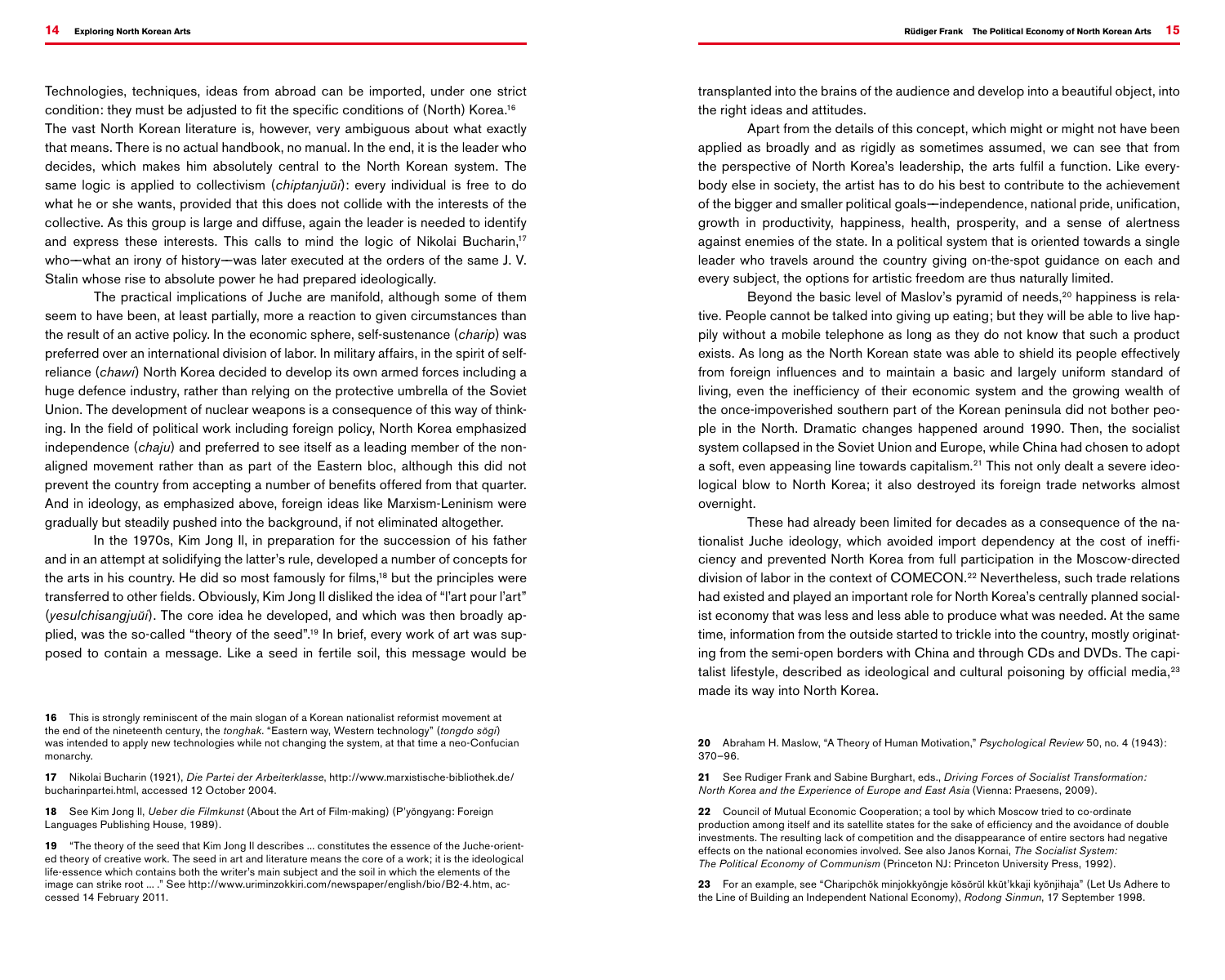It was in this situation that North Korea lost its leader. In 1994, the country's founder, Kim Il Sung, died at the age of 82. One year later, the economy, already suffering and mismanaged, was confronted with a series of floods and droughts that led to a major famine. Although the extent of the famine and the death toll are unknown, the "arduous march" (*konanŭi haeng'gun*) of 1995–97, as this period is officially called in North Korea, seems to have been a time of enormous hardship.24 Having enough food on the table once again became a key issue for most North Koreans, and being able to provide this became a key task for the new leader Kim Jong Il.

The arts reflected this situation in many ways. Their role included encouraging people to rally round the flag to defy the outside forces, whose sanctions were made responsible for the country's difficulties. It also led to the emphasis on ideal images for the future, such as bountiful harvests, large numbers of livestock, well-fed and happy children and women, loyal and determined subjects, and selfsacrificing soldiers. We see the emergence of nostalgia, which expressed itself in even stronger reverence for Kim Il Sung.<sup>25</sup> Kim Jong Il was depicted as sharing the sufferings of his people, the grim look on his face reflecting his hatred for the enemy and at the same time the pain he allegedly felt over the agony of his countrymen. It was at that time that the military began to receive increased attention, not necessarily as the actual leaders of society under the Songun (*sŏn'gun*; Military First) policy, but rather as an example for a militant determination to prevail under all circumstances. This concept was not entirely new, as Kim Il Sung (like Mao Zedong and many others) had, immediately after the revolution, promoted the Spartan lifestyle of the pre-liberation guerrilla fighters as the role model for their new societies.26 Artists increased their output of images of the military not only in combat, but also as the new vanguard of society.

Today, North Korea is facing a number of key challenges. The economic situation has not improved significantly, despite enormous efforts.27 The country's nuclear policy has proved to be a useful method of attracting external inputs of economic aid and assistance, but is also showing itself to be a great risk. It has led to numerous sanctions, issued one after the other, in particular by the US and its allies.28

24 See Stephan Haggard and Marcus Noland, *Famine in North Korea: Markets, Aid, and Reform* (New York: Columbia University Press, 2007); Andrew S. Natsios, *The great North Korean famine: Famine, politics, and foreign policy* (Washington DC: United States Institute of Peace Press, 2001).

**25** On frequent visits to North Korea, the author has noted throughout the country the predominance of slogans reading: "The Great Leader Kim Il Sung will always be with us."

**26** For related reports by East German diplomats, see Rüdiger Frank, *Die DDR und Nordkorea*, 1996.

27 For an analysis of the reforms, see Rüdiger Frank, "Economic Reforms in North Korea (1998– 2004): Systemic Restrictions, Quantitative Analysis, Ideological Background," *Journal of the Asia Pacific Economy* 10, no. 3 (2005): 278–311.

**28** For a discussion of the sanctions and their effectiveness, see *Memorandum by Congressional Research Service to Senator Lugar on the Implementation of U.N. Security Council Resolution 1874*, 8 October 2010, http://lugar.senate.gov/issues/foreign/reports/NKoreaCRSReport.pdf, accessed 14 February 2011; and Rüdiger Frank, "The Political Economy of Sanctions against North Korea," *Asian Perspective* 30, no. 3 (2006) (Seoul: Institute for Far Eastern Studies, Kyungnam University, and Portland State University), 5–36; http://www.asianperspective.org/articles/v30n3-b.pdf.

These seriously limit North Korea's ability to export, so that hard currency is very scarce. Loans are not given, so imports are difficult to finance. In addition, financial transactions are curtailed. A solution is offered if North Korea gives up its nuclear weapons; however, these are not just the only real successes that Kim Jong Il can present to his people, they are also seen as the only guarantee of the DPRK's sovereignty and independence. A solution seems as far away today as it was a decade ago. In this situation, North Korea increasingly depends on economic support from its big neighbor China, which reduces the nationalist claims of self-reliance to the point of absurdity.

Another problem is the sustainability of the political system. Making the leader the center of society has worked well to suppress factional strife, avoid domination by the former Soviet Union and by China, and amalgamate North Korean society into what Phillip Park calls the monolithic system.<sup>29</sup> However, such a framework is hard to perpetuate. Kim Jong Il, born around 1942, seems to be experiencing health problems, in particular since 2008. A successor has not yet officially been announced, although there seem to be efforts to elevate Kim Jong Il's youngest son, Kim Jong Un, to that post. Even if this should be the case, it is far from certain that he would indeed be able to secure a stable leadership. Half-hearted experiments with economic reforms have resulted in a deeply disturbed North Korean society, where order is still being maintained, but where signs of ideological deterioration are visible.<sup>30</sup> The country now stands at a crossroads: it can either fully embrace reforms––following, in principle, the Chinese example––or it can try to return to a highly centralized, orthodox socialist society. Many observers and analysts believe that neither is realistic, and that a collapse is the only possible outcome.<sup>31</sup>

The arts provide insights into this complicated situation, albeit of course very carefully and indirectly. We see images of the leaders––either standing together to reflect their unity, or of Kim Jong Il alone to show that he is in charge. Despite the harsh economic situation, the capital P'yŏngyang is being beautified in preparation for the one-hundredth anniversary of Kim Il Sung's birth in 2012. The Mansudae Art Studio<sup>32</sup> appears to be increasing its production of art for the foreign market in an attempt to generate hard currency inflows. The frequency of exhibitions of North Korean arts in the West is rising.<sup>33</sup> We even note some form of escapism when trivial motives are chosen, and commercialism when production is aimed at the foreign

**29** Phillip H. Park, "Leadership Succession and Monolithic system in North Korea," *Korea and World Affairs* 32, no. 3 (2008): 302–17.

**30** Stephan Haggard and Marcus Noland, *Witness to Transformation: Refugee Insights into North Korea* (Washington DC: Peterson Institute for International Economics, 2011).

**31** CBS News, "Leaked memos envision North Korea collapse," 30 November 2010, http:// www.cbsnews.com/stories/2010/11/30/world/main7101958.shtml, accessed 10 January 2011.

**32** The largest art production center of North Korea, employing about 1,000 artists; see http://www.mansudaeartstudio.com.

**33** The exhibition in Vienna (May–September 2010) was followed by one in Moscow (December 2010–January 2011) and another in Toronto (January–March 2011).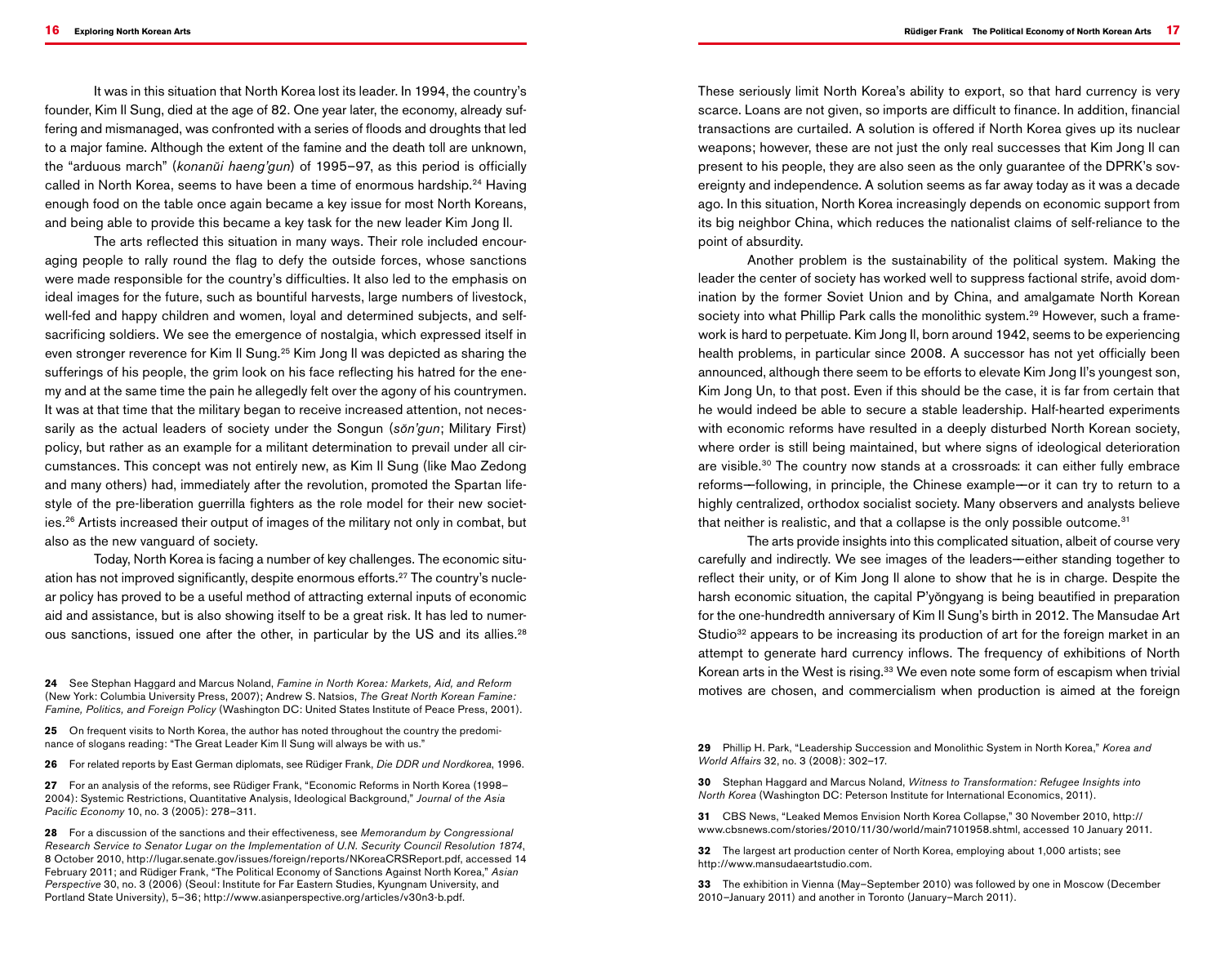buyer. A few pictures, mostly newer ones, deviate from the realist styles of the past and show resemblances to impressionism. Is this only commercially motivated, or are we seeing a change in the taste of the increasingly sophisticated elite? Or is it just a change in our recognition: has all of this been there in North Korea before, and we just did not see it? Or is there some improvement in terms of artistic freedom?

#### **Questions, answers—–and more questions**

Even such limited knowledge of the context helps us to understand better a number of otherwise incomprehensible issues. We now see why the style of early North Korean arts seems to reflect Soviet examples, and why at some point in the early 1960s these models lost their almost monopolistic role. In the knowledge that Kim Jong II was officially announced successor at the Sixth (and so far last) Party Congress in 1980, it makes sense that all images of him were made after that date, although some have been backdated. Kim Il Sung is suddenly depicted with grey hair on paintings after 1994, because that is the year he died and became the Eternal President (*yŏngwŏnhan chusŏk*). We see chubby children, tractors and pylons on North Korean paintings because they are designed to provide an artistic and propagandistic counterbalance to malnutrition, lack of fuel and of electricity.

However, many questions remain open. Why are there numerous statues of Kim Il Sung, but little comparable for Kim Jong Il? Knowing about the ultranationalist spirit in North Korea, we understand why women, in particular in newer works, are depicted in traditional Korean dress. But why do men continue wearing Western suits? Issues of dating and authenticity are especially challenging. Are all artworks correctly dated? In museums and special exhibitions, do we see originals or copies? And of course the major question remains: is this art at all? Are North Korean artists really artists, or just wilful tools of the propaganda apparatus, or both?

Easy answers to these questions seem impossible. This is due only in part to the very limited amount of information and restricted access we have to North Korea, its art, and its artists. An important factor that makes an objective discussion of the issues raised above very difficult is the highly emotional nature of almost anything involving North Korea.

We decided to forego a disclaimer regarding our position towards the nature of the North Korean dictatorship, as this is and should be redundant for authors based in liberal Western democracies. We believe that we as scholars have a responsibility towards our societies; however, we also have a responsibility towards academic standards, and these include impartiality towards our object of research. While showing restraint in criticizing North Korea too loudly, too harshly and too frequently might in some cases be an expression of opportunism, we would argue that it can also be an expression of academic professionalism. Last but not least, our long-standing experience of interacting with North Korean society has shown that it is as complex as ours and consists of 24 million individuals who do not deserve to be identified across-the-board with the system they are forced to live in.

This controversy became obvious once again when the Museum of Applied Arts (MAK) of Vienna organized an exhibition of North Korean art called "Flowers for Kim Il Sung"34 from May to September 2010. Many commentators missed the not-so-subtle irony of the title and denounced the exhibition, which included over a dozen portraits of the two leaders, as being too uncritical and in fact a pro-North Korean propaganda show. This lack of trust towards an educated Western audience was stunning; the calls for "proper" explanations to the allegedly "blind" visitors was reminiscent of paternalistic cultural policies in countries that are much less democratic than Austria.

We should note that the official North Korean side was also not entirely happy with the exhibition. Much of the usual honorific style had been eliminated from the titles of the single pictures, and no verbal praise could be found for the alleged workers' paradise. Fears of physical attacks against the pictures prompted a degree of security that amazed visitors. Diplomatic twists and turns kept the organizers busy, and made them wonder whether the exhibition was worth all this effort. In a bizarre case of uncoordinated agreement, the South Korean side was as nervous as its Northern counterpart. It was worried about the fact that an exhibition of North Korean art was opening at a time when the ROK was accusing the DPRK of having torpedoed one of its warships, killing forty-six sailors. The staff at MAK wondered: was all this really about the arts? We should add: could it ever be?

#### **Structure of the book**

The MAK exhibition mentioned above provided the final impetus for trying to draw together the expertise on North Korean arts that is scattered around the world. We invited scholars from Australia, Canada, Korea, the US and various European countries to get together and present their views to each other and to a larger audience at a symposium in Vienna in early September 2010. The ensuing discussion took place at a very high academic level, and made two things clear: that there is a dire need for structured, systematic research on North Korean arts from various angles, and that arts and politics are difficult to separate. It would indeed show ignorance on our part to close our eyes to the fact that North Korean arts are not only about aesthetics. Accordingly, this book starts relatively broadly with an essay on the function and reception of arts and culture in North Korea and beyond.

*Aidan Foster-Carter and Kate Hext* provide the perfect entry, as they look at the various ways in which North Korean art and culture are projected, perceived, appropriated and responded to beyond the DPRK's borders.

After defining the field––what are North Korean art and culture?––the authors ask for what, and for whom, this art is being created. They discuss whether

**34** See http://www.mak.at/jetzt/ausstellungen/blumen\_kimIlSung.html.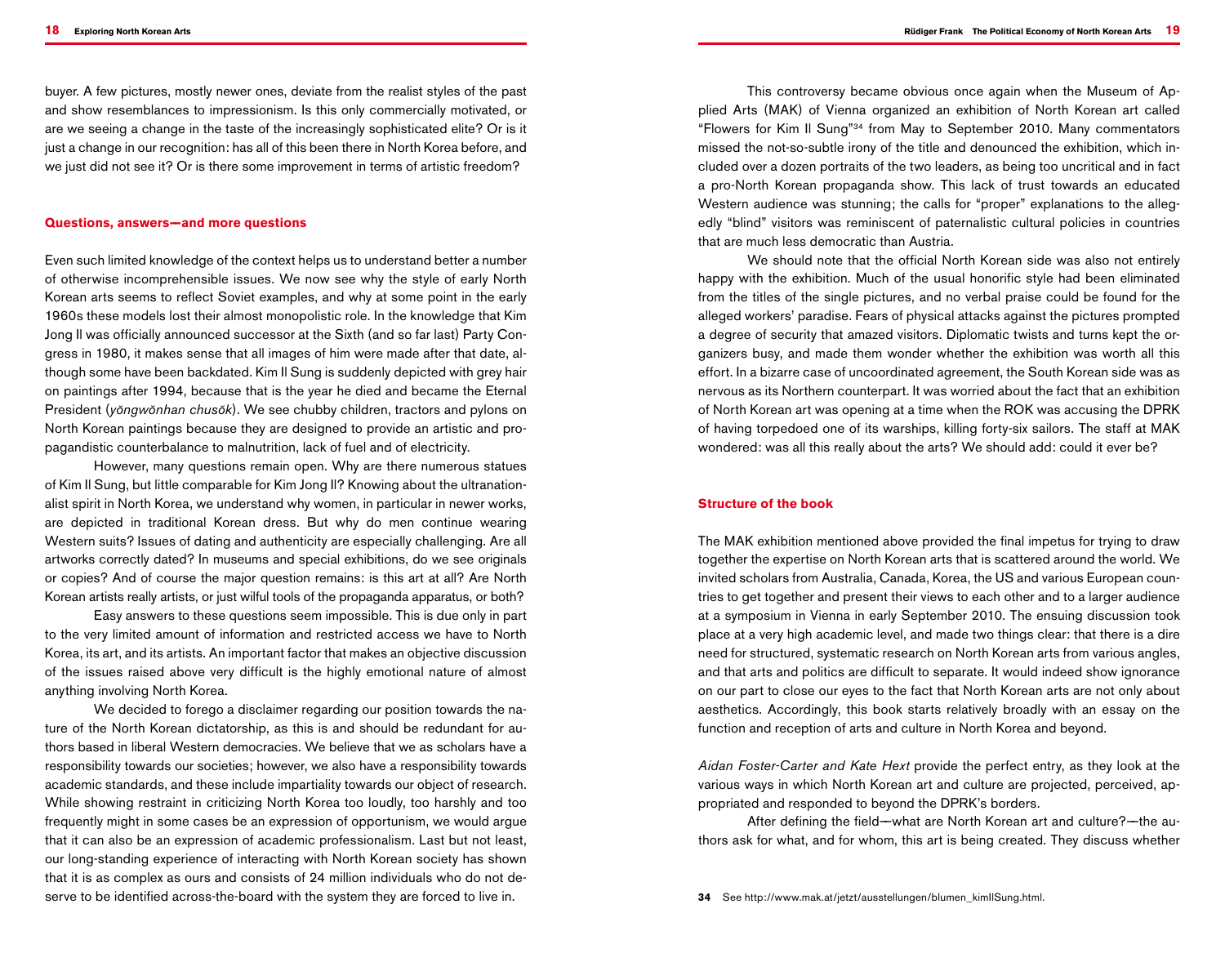the phenomenon known as "communist chic," something we know from Mao Zedong or Che Guevara, also applies to North Korea. They identify a kind of art-industrial complex in North Korea that caters to the needs of various customers, including the state, but also foreign buyers who are legal sources of much-needed hard currency. A business that has recently attracted great international interest is the export of aesthetics through the construction of over twenty large monuments in Africa by the DPRK's Mansudae Art Studio.

Making a telling point, Foster-Carter and Hext warn us of the trap of becoming victims of the "Columbus effect." In such a small field as North Korean Studies, this ignorance of, in fact, treading in others' footsteps is indeed a frequent occurrence. As very few details about North Korea have made their way into global mainstream knowledge, first-time visitors lack a comparative base and often feel, excitedly, that they have encountered something never seen before. North Korea is often perceived as exotic, as the final frontier in a world where all white spots seem to have been eliminated from the map. This is illustrated by the many "firsts" related to North Korean art: every single one of the exhibitions that took place in the past decade seems to claim such exclusivity, at least partially. Not only do many recent exhibitions ignore each other; they also stay mum to the numerous exhibits of North Korean art that have taken place in Eastern European countries since 1950, when the Korean War prompted a great politically motivated interest in this formerly unknown country.

Against this background, Foster-Carter and Hext remind us of the many experiences that exist in co-operating with North Korea in the field of the arts, although not all of them are happy ones. The range includes not only paintings but also films and music. Importantly, the authors point at the need to understand the environment in which North Korean counterparts––artists, functionaries––are operating. Criticism is cheap, and demands for more bravery and independent acting are easily made by those of us who sit in the comfort of our wealthy and free societies. Moreover, there is no single "North Korea". At the very least, there are the people and their rulers, although reality is even more complex. However, having alerted us to the dangers of simplification and ignorance, the authors also ask how far compromise and understanding should go. Is it appropriate to try and separate individual relationships from state politics? Can we accept behavior elsewhere that violates the minimum standards we set for our own societies?

Foster-Carter and Hext point us at a significant source of information about North Korean arts that, while itself not necessarily neutral, is biased clearly not in the same way as is official information. Among the growing number of defectors from North Korea--though still comparatively small, if we look at the German case<sup>35</sup> ––there are a few artists working in various fields. Their personal accounts might not be representative, but nevertheless constitute a unique form of access that deserves to be explored further.

Finally, the authors examine the existing literature on North Korean arts, or what could be counted as such. Here, we find all the issues mentioned above, including the Columbus effect, cultural diplomacy, communist chic and many variations of criticism and mockery.

*Koen De Ceuster* takes up a theme raised by Foster-Carter and Hext, and deepens our understanding of the conceptualization of art in the North Korean context and, in particular, of the artist, who in the West is perceived as being central to the artwork and its appreciation. What makes a good artist in North Korea? Related to this is the author's discussion of the controversial question of a proper definition of art. He opposes the notion that there is no art in North Korea. Pointing at the contribution of Frank Hoffmann on Chosŏnhwa painting in this book, De Ceuster argues that there is a certain continuity in North Korean art that connects it to Korean tradition, and that aesthetics matter despite the clearly political function that art is supposed to play in the official state view. Emotionality seems to play a key role here, which is a theme that Brian R. Myers in his contribution explores in greater detail. De Ceuster illustrates this point by referring to Kim Jong Il's position as expressed in his *Treatise on Art,* thereby providing an interesting glance into the leadership's ideas that constitute the ideological foundation upon which each and every artist in North Korea must base his work––or at least pretend to do so.

To achieve the necessary balance between technical and ideological training, various stages lie in front of hopeful artists, from showing nascent talent to attending drawing classes at the Children's Palace and later studying at the P'yŏngyang University of Fine Arts. De Ceuster also provides some interesting insights into the daily life at one of the art studios, which leads him to conclude that artists in the DPRK function in a context akin to the European academy system.

*Brian R. Myers* is one of the few long-time observers of North Korean propaganda. In his chapter he focuses on North Korea's Strong and Prosperous Country (*kangsŏngtaeguk*) campaign, which was launched in 1998. The official media stress that its goals––which have become relatively modest as the final date approaches––will be fulfilled by the year 2012, in time for the one-hundredth anniversary of Kim Il Sung's birth. Through an analysis of the relevant propaganda as it is expressed through journalism, literature and the visual arts, Myers argues that the campaign reflects neither a re-orientation towards Stalinist materialism nor a movement towards Chinese- or Vietnamese-style reforms. Rather, the envisioned Strong and Prosperous Country is in keeping with the ruling Military First or Songun (*sŏn'gun*) policy, according to which economic growth is needed primarily to strengthen the state's defences. Myers's broader point is that North Korea's official culture (including the various artefacts on display in Vienna) is an under-utilized source of insight into the regime's worldview and behavior.

**<sup>35</sup>** As of late 2010, the number of people who had left North Korea since the end of the Korean War was about 20,000; the number of East Germans who left the GDR between 1948 and 1989 was about 3.5 million. See Tongilbu (ROK Ministry of Unification, 2010), "Pukhan it'alchumin hyŏnhwang" (Present Situation of North Korean Defectors), http://www.unikorea.go.kr/CmsWeb/viewPage. req?idx=PG0000000365, accessed 6 December 2010; and Bettina Effner, and Helge Heidemeyer, eds., *Flucht im geteilten Deutschland: Erinnerungsstätte Notaufnahmelager Marienfelde* (Escape in Divided Germany: The Memorial Refugee Camp of Marienfelde) (Berlin: be.bra Verlag, 2005).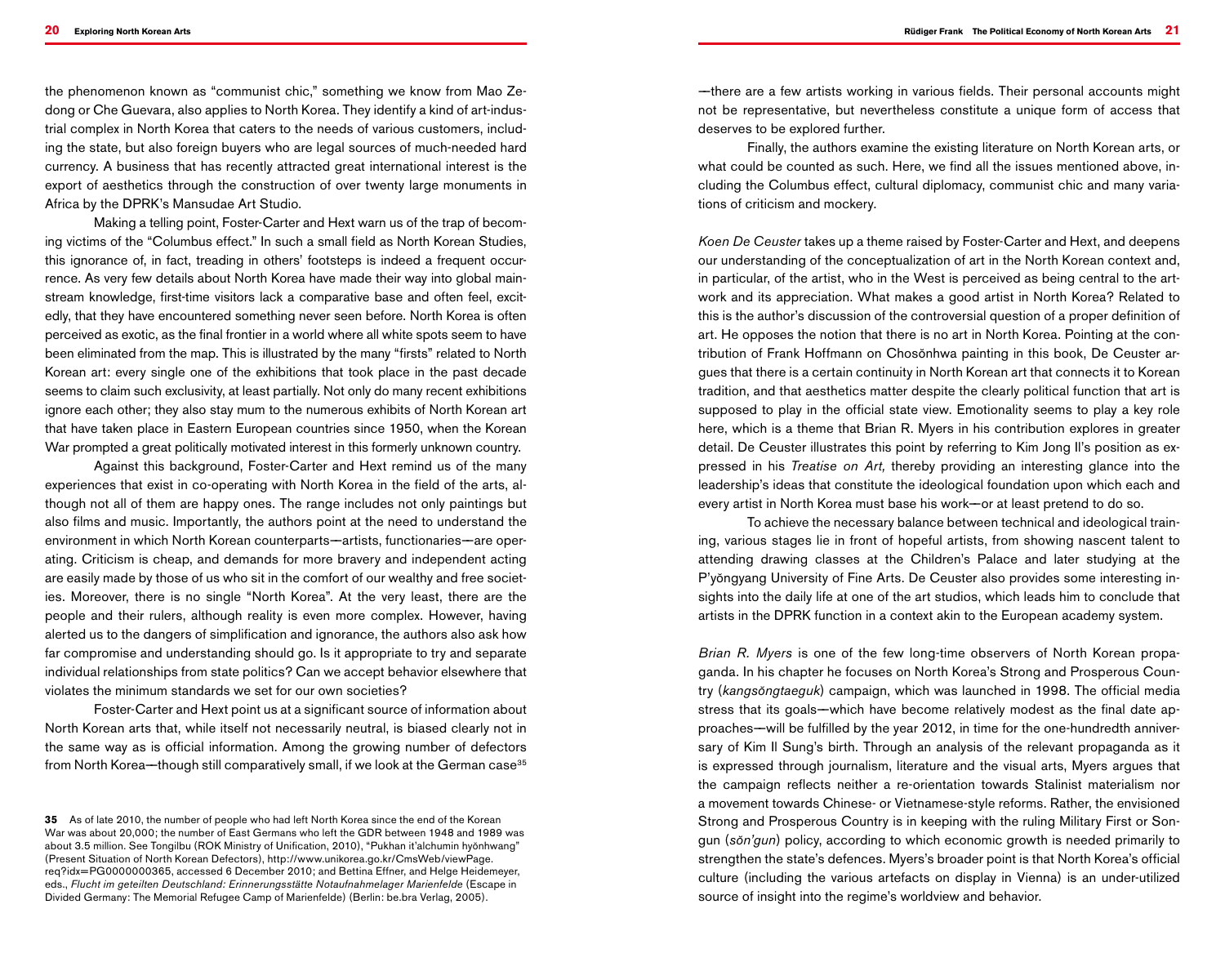He argues that North Korean artwork cannot be understood outside of its ideological context. Hence he is highly critical of exhibiting North Korean arts without properly explaining this background to the uninformed viewers. He demands that instead of being concerned with the form, aesthetics or creators of North Korean art, our focus should be exclusively on propagandistic meaning and intentions. These, he argues, are often greatly misunderstood in the West. In particular, he stresses that Juche thought (taken at face value) has no distinct influence on policy-making. He reminds us that Juche and Songun both reflect the ethno-nationalist personality cult, which he describes as the de facto ideology of North Korea.

Myers sees an incompatibility between North Korean art and socialist realism from the very start. He makes the important point that, as in other dictatorships to the left and to the right, the arts are shaped less by a publicized aesthetic discourse than by canonization and the imitation of model works.

*Sonja Häußler* writes about her extensive research on North Korean literature, a topic that connects very well with the preceding essay by Brian R. Myers.<sup>36</sup> Häußler looks at the management of literary heritage in the DPRK, acknowledging that literature is one of the main tools for "informing of the people's revolutionary consciousness" (p. 88). It is particularly interesting to see the parallels to other formerly socialist countries in the North Korean treatment of pre-revolutionary art and literature.

In North Korea, this treatment reflects the twists and turns in the country's nationalist policy. On one hand rejecting all foreign influence (including the use of classical Chinese, *hanmun*, for literature) as non-patriotic, on the other hand displaying pride in the long Korean literary tradition (mostly written in *hanmun*) as a support to the nationalist emphasis on Korea's distinctiveness, official policies have oscillated between these extremes. Häußler identifies at least three periods in such policies since 1948. She focuses on the last one, beginning in 1980 and lasting until the present time.

This period is characterized by a rediscovery of Korea's literary tradition including folk tales and reprints of translations from *hanmun*. Later, new classical authors and works were presented to the public as part of a deliberate cultural policy. In the course of translating classical works, not only were stylistic adaptations made, but also more substantial alterations to suit ideological preferences. Selected foreign works, too, were published in growing numbers. The reason for this turn, the author argues, must be sought in internal political changes, the most notable of which was Kim Jong Il's official announcement as successor to his father Kim Il Sung at the sixth (and so far last) congress of the Korean Workers' Party in 1980. The need to generate legitimacy for the new leader led to an emphasis on tradition and continuity. Kim Jong Il himself was very active in the literary

field; he issued and enforced guidelines that shaped and continue to shape literary production in North Korea up to the present. The sudden loss of outside support after the collapse of socialism in Europe and the Soviet Union also seems to have encouraged tendencies in North Korea towards rediscovering its own traditions.

Häußler concludes that what she calls a more liberal way of dealing with classical literary works has been a gradual process that is still going on. It has developed into a core theme of cultural policy. The case of concubine Hwang Chini is presented to show how various fields of arts and culture interact in North Korea, thus connecting this study on literature more directly with the other parts of this book.

*James E. Hoare* has acquired extensive experience on the ground in North Korea. In his chapter on the People's Art Galleries, he notes the lack of art in particular outside the capital, with the exception, maybe, of monuments. As he writes of his time in North Korea in 2001–02: "The sad truth seemed to be that the arts ... for the most part existed only in P'yŏngyang. The rest of the country was bereft." (p. 131)

Discussing what is actually to be seen, Hoare points at the many, often overlooked similarities with other countries, and the diametrically opposed evaluations thereof. One example is provided by the omnipresent pictures of the leaders, although the scope and scale of their veneration seems to be far above the international average. On the basis of his personal experience, the author also provides important insights into how foreigners are viewed in North Korea, which allows him to draw interesting conclusions on the degree to which what visitors see is actually representative. This includes images of the country that are shown to the outside world, such as artworks. Against this backdrop, it is hard to tell how his observations regarding attendance at art exhibitions should be rated. In any case, he and his company were usually the only visitors. Were locals banned from visiting because of his presence? Or do such visits take place only as part of organized activities by the work team or on special occasions?

Finally, Hoare recalls the many instances at which art was presented for sale. The commercial aspect, as already underlined by Foster-Carter and Hext, has been very present at least since the 1990s. However, paintings sold to foreigners are often on folklore themes and never include images of the leaders––although these would be the top rank of communist chic and probably sell at the highest prices. So the commercial motive is there, but it has its limitations.

*Jane Portal* recalls her experiences of forming a museum collection of North Korean art at the British Museum in London. For many reasons, this turned out to be quite a challenge. There are no templates, because North Korean art is rarely exhibited––although more often than one might think, as some other essays in this book and the discussion at the Viennese art symposium showed. More serious is the absence or inaccessibility of source material that would be necessary for systematic collecting. As mentioned above, serious doubts exist about the dating and

**<sup>36</sup>** His book, *Han Sŏrya and North Korean literature: The failure of socialist realism in the DPRK* (Ithaca NY: Cornell East Asia Program, 1994), has by now become a classic for students of North Korean literature and ideology.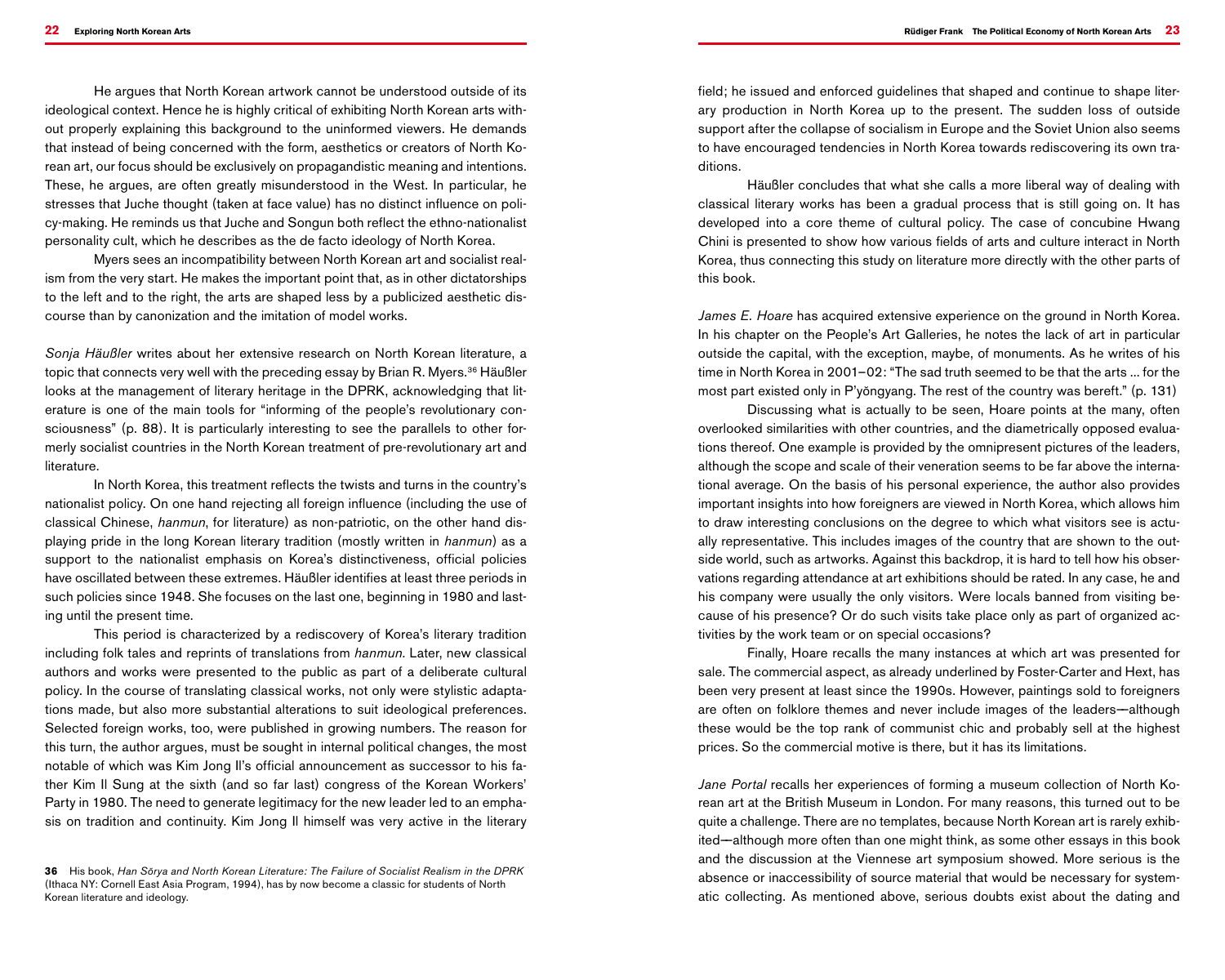originality of many artworks. Last but not least, the emotional and political antagonism as experienced by Vienna's MAK against its exhibition of North Korean art can be regarded as an additional cost factor that in the end will often turn out to be restricting. In other words, exhibiting North Korean art is technically difficult and politically risky. A museum's scarce resources are contested and will usually be used more efficiently.

From the position of a practitioner, Portal points to the fact that most North Korean art is regarded not so much as fine art as it is as state propaganda. As such, it is often compared with art production from the Soviet Union, and from China until the relaxation of controls. As Myers stressed, such analogies are mostly wrong; yet the perception remains. On her visits to North Korean art galleries, Portal encountered a surprising degree of eclecticism; the styles of the works varied substantially, as did the motifs. Influences from other socialist countries could be identified, including Czech glass manufacturing.

The author confirms what was indicated at the beginning of this introductory essay: reactions to the single pieces by various audiences––North Koreans or outsiders––will inevitably differ. Just as Hoare did in his chapter, Portal reports on the impossibility of acquiring anything that displayed the pictures of the leaders, except for medals. In any case, art shopping in P'yŏngyang is possible, and the author has visited, describes and evaluates most venues for such an exercise including the Korean Central Art Gallery, the Minye Exhibition Hall, the P'yŏngyang University of Fine Arts, and the Mansudae Creation Centre.

Portal concludes with a call for museums to collect North Korean art, even under the current circumstances where purchases are limited and regulated by the state. Collection, she urges, almost amounts to a public responsibility––while exhibiting these works does not.

*Frank Hoffmann* writes from the perspectives of a Koreanist and an art historian. He focuses on one specific genre of DPRK arts that North Koreans understand as the pet child project of their home-grown and -developed Juche aesthetics: Chosŏnhwa, (North) Korean brush and ink painting. Where does brush painting in North Korea come from, how did it develop, and what is it today? As he stresses in line with the general tone of this book, the answer is not just a matter of aesthetics. It involves historical as well as highly political issues. The question is not limited to brush painting in the North. Japanese influences are hard to overlook, although they were later altered. Western oil painting has also, in its own way, led to the formation of Chosŏnhwa.

Hoffmann discusses the complex relationship of such developments to modernity and international modernism within the context of nationalism, politics and cultural preservation. He questions the conventional wisdom of viewing modern Korean art, both in the North and in the South, as subaltern modernism, a remake of Western art movements (be it Soviet socialist realism or the latest trends from New York), or as an unfinished modernity project. He argues that essential pieces of the Korean modernity puzzle do not quite fit Western constructs and are therefore simply abandoned in mainstream art historical writing from and about Korea.

The causes for such a dilemma seem to lead to the Western concept of modernity itself, which is elaborated against the concept of tradition and idealized as such as a social construct. It implies that modernity (as a social concept) came as a dual revolution, political and industrial-technical, whereby the arts are part of both. The arts became one of the many fronts in the Cold War. The equation "modernism equals democracy" was propagated as part of the campaign to establish abstract art as an expression of political freedom (versus socialist realism in Eastern Europe). It thereby obscures the history of modernism in Korea and elsewhere in Asia and challenges realities in both Korean nations. Hoffmann's chapter is related to that of Myers, when he states that the treatment of the main periods of DPRK art production and the application of terms such as socialist realism in mainstream literature are perfect examples of this possible theoretical dilemma.

Keith Howard writes about something completely different-or so it seems. In his essay on North Korean musicology, he discusses the nationalist question of redefining Koreanness in the field of musical instruments. This relates to the issue of Juche, a complex topic prone to misinterpretation as other contributions to this book have emphasized. Juche demands a blend of the international and the local. Hence, since the 1960s, a musical instrument collective has revised and developed traditional instruments, creating hybrids known as *kaeryang akki* ("improved" instruments). There was even a five-year plan for the training of instrumentalists, composers and educators in the new, politically correct style. The roots of this cultural nationalist movement seem to go back to at least 1956.

The author also points out an interesting dilemma. On the one hand, the national question had to be considered, i.e. old Korean instruments were to be preferred. On the other hand, the social question loomed large, in particular at a time when North Korea paid at least lip service to Marxist-Leninist ideas. As a consequence, some traditional instruments were considered too closely allied to the aristocracy and were abandoned. The development of new instruments had to consider their ability to coexist, for example in orchestras, with Western instruments that were familiar in North Korea from popular revolutionary songs and marches. At the same time, Kim Il Sung demanded that Korean instruments retain their originality. A compromise had to be found, which resulted in the "improved" instruments. These are held to retain old sound timbres, but are also able to coexist with modern Western instruments. As the author shows, these "improved" instruments are most commonly found in music based on folk traditions or in scenes portraying life in old Korea in revolutionary operas and people's operas.

Basing himself on two fieldwork excursions to North Korea, and interviews with scholars attached to the musical instrument collective and performers at the P'yŏngyang Music and Dance University, Howard explores the ideological rhetoric, the structure of "improved" instruments, and their repertoire and playing techniques.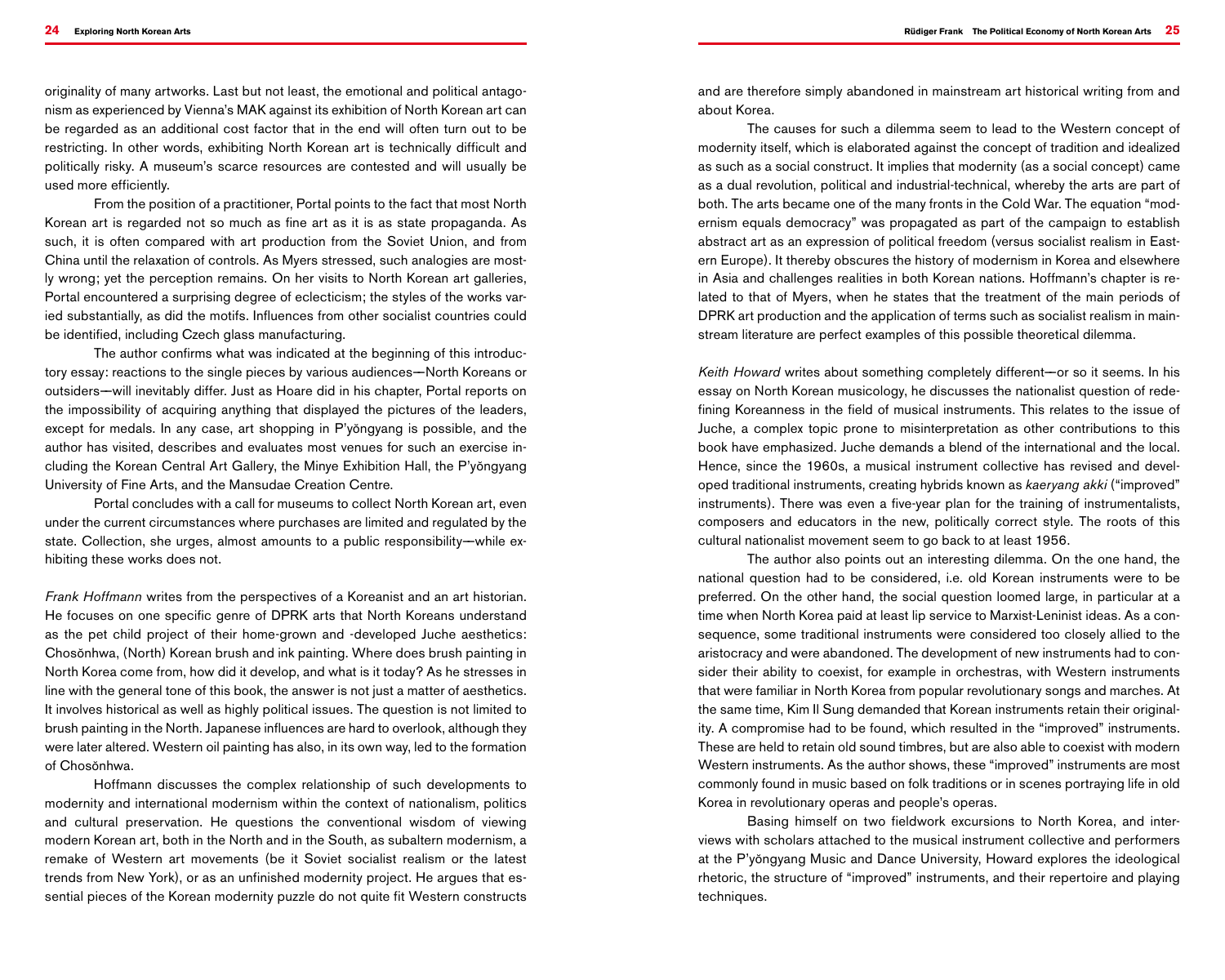*Ross King* discusses the politics of North Korean philatelic imagery. He thus delves into a field that provides surprising answers to questions that were raised earlier in this book. This pertains in particular to what Jane Portal and others identified as one of the biggest problems regarding an academic analysis of North Korean art: reliable reference works. King shows in great detail why and how stamps can be used for such a purpose. Their various roles include being ambassadors, vehicles for regime legitimation, communicators of geopolitics, and much more. Particularly interesting is their character as useful sites for the study of collective cultural memory, as little monuments that reflect the spirit of the time in which they were issued. Once issued and distributed, unlike paintings or statues, stamps cannot be taken back or changed, only supplemented by newer ones. Given the time-honored Korean practice of "rectifying" history to fit the viewpoint of present-day power holders, this is not a small advantage.

Are stamps art? This is the next big question King addresses, citing a remarkably large body of literature on the subject. Obviously, the answer depends on the motive behind use of the stamps. King shows that many famous paintings and monuments are used as images on stamps, where they have often preserved their original form that has been lost elsewhere.

Drawing on these theoretical considerations, the author examines sixty years of the DPRK's postage stamp issuing policy from 1946 to 2006. He looks at North Korean philatelic imagery and policy in order to determine what light policy and output shed on issues such as North Korea's incorporation of postage stamps into its propaganda machine, particularly with respect to the origins and nature of the Kim Il Sung cult and its imagery. He further examines visual representations of North Korea's construction of a new, North Korean historical meta-narrative; North Korea's attempts to project certain foreign policy initiatives and national[ist] images abroad; and North Korea's co-optation of philatelic marketing to earn foreign currency. Puzzling examples of a strong commercial motive through stamp pandering include stamps marking birthdays of the British royal family and the wedding of Prince Charles and Lady Diana. The observer is left wondering how this "commercialization of state sovereignty" corresponds with the usual North Korean anti-capitalist and anti-feudal working-class rhetoric.

These topics harmonize perfectly with the contents of the other essays in this book and show the analytical value of including stamps in our research on North Korean arts. King thus makes a strong case for an interdisciplinary approach that would ideally "bring together murals, billboards, currency, film, stamps, calendars, textbooks, etc. in a comprehensive analysis that reveals precisely this complementarity and networking effect of multiple and mutually reinforcing forms of iconography at which North Korea is so adept." (p. 238)

*Marsha Haufler* explores mosaic murals in North Korea as if in direct response to Ross King's appeal. This originally Western art enjoys great popularity in the DPRK. It was learned from the Soviet Union, which provided North Korea not only with mosaic technology, but also with themes and ideas for specific applications. In particular the elaborate decoration of the P'yŏngyang metro suggests comparisons with the Moscow system. Later, the art of the Chinese Cultural Revolution seems to have become another source of inspiration for North Korean mosaic artists.

For a visitor to North Korea, the devotion shown to mosaic portraits by offering flowers or flower baskets or in various ceremonies is easy to observe. But as the author notes, we know very little about how the mosaics are actually received by their intended viewers, or about how they are commissioned and produced. Visual analysis, despite its pitfalls, remains almost the only tool for reconstructing historical development, a problem that in principle is not uncommon in North Korean Studies in general.

Haufler connects the emergence of the art of mosaic murals with the broader need for the creation of a new visual culture to support the newly created institutions after Korea's liberation and division, and to fill the void left by the politically motivated disappearance of earlier systems of belief such as Christianity and Buddhism––although, as she notes, the latter did not completely vanish but were, rather, integrated into the new visual culture. The style of the mosaics reflects the political topics of the day. Bright, hopeful and idealistic images are found, mostly made in the 1970s and 1980s. But in particular since Kim Il Sung's death in 1994, many murals carry dark implications corresponding to the mood of a government and country struggling for survival. Scenes depicting the leaders or related to them, such as their birthplaces, are particularly popular. The mosaics grew not only in number but also in size, reaching dimensions of 22 m in height and 33.7 m in width in the case of the mural on T'ongil Street.

According to official accounts, the 1970s mark a period when mosaics fully developed as an art form in North Korea. From then on, we can notice some important developments. The earlier murals of the 1970s and 1980s became almost a standard component of modern North Korean architecture, a must when a new theatre, cultural palace, or other place of assembly was built. Freestanding murals became the norm later on. The techniques for the production of mosaics have changed over time, too. After hand-cut tiles in the earlier years, standardized tiles were later used, and in the present time, computer-assisted methods of design and production seem to be utilized, when pixels on a screen appear to morph into mosaic tiles. While the shapes of the tiles have become simpler, their colors have become deeper and richer, with greater variations in tints and shades. But why are mosaics so popular as a tool to deliver the various political messages? This is one of the many questions that remain to be researched. Practical considerations seem to play a role, such as durability. The author's major observation is that North Korean artists turned to more mechanical tile arrangements to meet the increased demand for large mosaics to be installed all over the country on intensification of the campaign for loyalty to the leader, and thus set the stage for power succession.

Haufler also reminds us of the commercial motive that seems to be an important ingredient in North Korean arts. The recent acquisition of a mosaic by the Queensland Art Gallery and the export potential of this art show parallels the phenomena discussed by Foster-Carter and Hext, and others, in this book.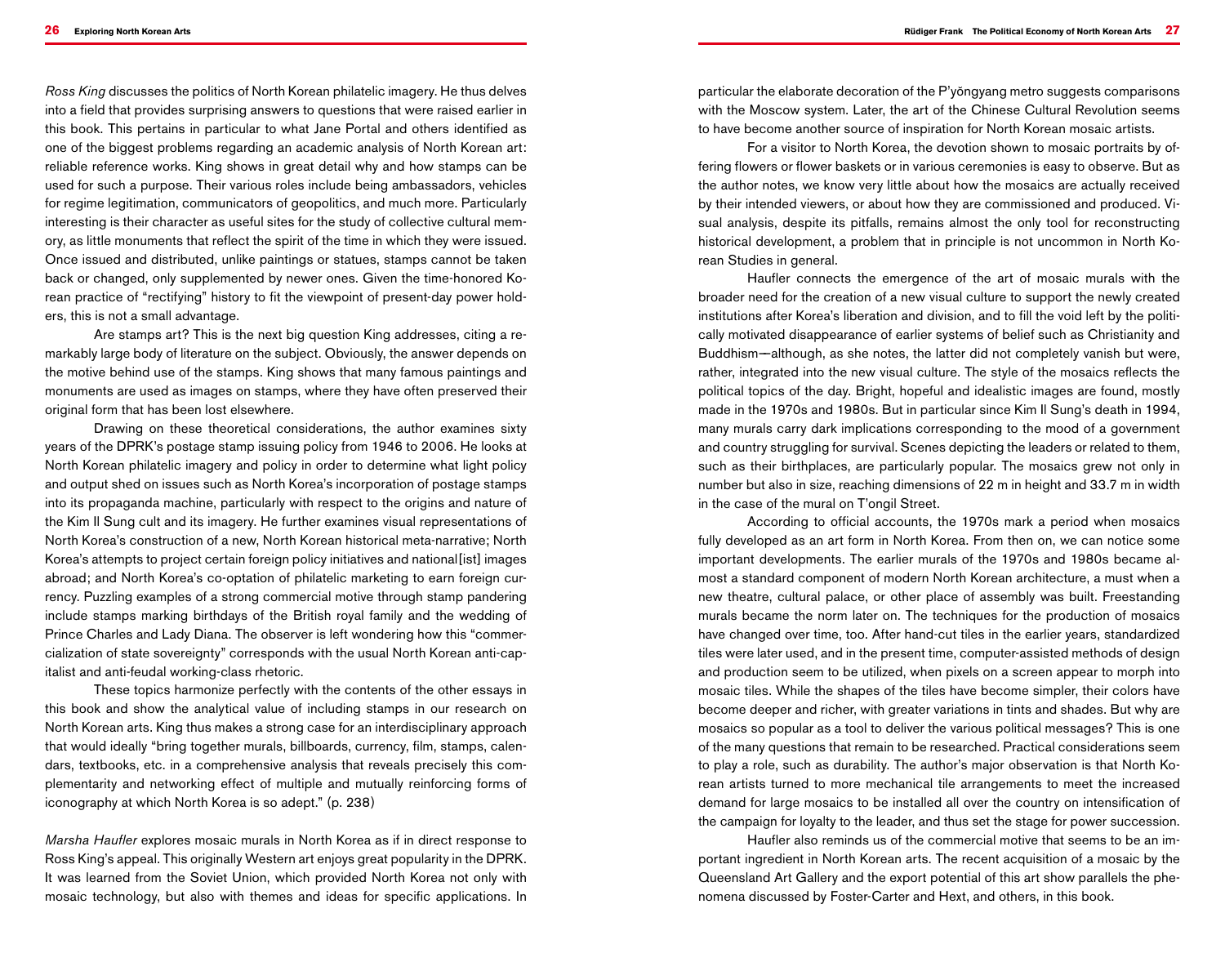*Dafna Zur,* in the final essay, focuses on another very specific form of visual art: how the Korean War is depicted in children's picture books of the DPRK. She examines North Korean children's books published from the postwar period (1953) up to the early 1990s. As evidenced by the first part of this introduction, the Korean War was, in addition to the anti-Japanese struggle, one of the key formative moments for the DPRK's nation-building narrative. Unlike paintings, statues or murals, in picture books text and illustrations work together. This makes interpretation of artworks easier and opens ways for interpreting those cases where we have to rely only on the visual image, which is so often insufficient, as Haufler notes above.

Violence and emotion seem to belong close together as a means of education. Directed as they are at children, the messages are simple and without much subtlety. Recurring themes include the invocation of Kim Il Sung's central role in the liberation struggle, the celebration of North Korean soldiers' (and children's) sacrifices for the nation, the promotion of hatred towards the perpetrators of the conflict (the United States) and scorn for their South Korean puppet army, and the bitter recollection of the Japanese colonial period that promotes the significance of the Korean War as an anti-colonial struggle.

The utilization of violence and emotion and their conveyance through illustrations is of course not unique to North Korea. Zur discusses parallels to other cases, in particular looking at totalitarian art from the Soviet Union. Following Alan Tansman's study of fascist aesthetics, she considers the depictions of aestheticized violence, stoic beauty and sacrifice of North Korean soldiers and children in order to try to understand what role these images play in instilling the child reader/ viewer with a bonding experience that leads to empowerment and contributes to the rebirth and regeneration of the North Korean nation.

When it comes to the actual techniques applied to convey the message to the reader/viewer, we find some tools known from other cases, such as exaggeration of negatively connoted physical characteristics and facial expressions of the enemy, who is often depicted in dark colours. Other methods seem to have a particular meaning in the North Korean context. In particular, the pure, clean, child-like image of the North Korean forces––which often stands in stark contrast to their depicted actions––resonates very well with some of Brian R. Myers' arguments.

#### **Summary, conclusion and outlook**

As an emotionally hyper-charged topic, North Korean arts form a minefield that requires care and skill to be traversed unharmed. A cowardly avoidance of the topic altogether might be safe, but it is not helpful, given the dire need for a better understanding of this country, surrounded as it is by many crucial issues including famine, human rights, and nuclear weapons. North Korea is not a white spot. We might be dissatisfied with the degree of access and information available, and it might be a particularly difficult field, but it is by no means inaccessible. As the contributions in this book show, analysis built on a solid methodological base and of great empirical depth is possible. North Korean arts are not necessarily the easiest topic, but they can be explored fruitfully and with legitimate hope for good results.

Drawing on this book's contributions, we are able to identify a number of key success factors for such an endeavor. We also find how closely interwoven the individual contributions to this book are, dealing with the same topics from different angles and providing highly workable solutions to problems identified elsewhere.

As Foster-Carter and Hext have stressed, falling victim to a Columbus effect must be avoided. This is true for practical aspects of work on North Korea such as access, conceptualization, and systematization. Jane Portal has demonstrated how many actual examples of co-operation and interaction exist, which makes it even more regrettable when, every now and then, different people go through the same learning experiences from scratch. As in any other academic field, systematic study of the available literature and a cumulative approach are inevitable ingredients of professional research on North Korean arts.

Such research, as Ross King has pointed out, needs to be interdisciplinary. The lack of information in one narrow field can be partially balanced by combining and including evidence from related areas. The monolithic nature of the North Korean state makes such an approach particularly sensible and potentially fruitful. The successful combination of fields such as painting, musicology, philately, and literature, as well as political economy, provides ample proof of the potential of such an approach.

Despite all the macro-analysis, it is important not to forget about the human factor in social sciences. Koen De Ceuster urges us to look not only at art, but also at those who create it. Marsha Haufler seconds this by regretting the absence of any opportunity to get a realistic idea of the actual reception of North Korean arts among their domestic audience. Here, the suggestion of Foster-Carter and Hext to explore more systematically the thousands of North Korean defectors living in South Korea seems to point at one solution.

Brian R. Myers and Sonja Häußler show the strong connection between arts and politics in the DPRK. This is yet another strong appeal for interdisciplinarity. Knowledge of the Korean language and a determination to undertake long-term research are keys to understanding the ideological context of North Korean arts. Misunderstandings about propagandistic meaning and intentions abound, which makes adherence to the cumulative approach stressed by Foster-Carter and Hext all the more imperative. As Keith Howard has shown regarding musical instruments, nationalist considerations exert a strong influence on any part of North Korean society, including its arts.

North Korean arts have not emerged in an isolated laboratory. As Koen De Ceuster and Frank Hoffmann illustrate, there were rich traditions that influenced and shaped what we see today. The debates about the applicability of the concept of socialist realism point at the need for comparative work, in particular with the Soviet Union and the PRC, as Dafna Zur and James E. Hoare have shown. However, we should not jump to easy conclusions, as Brian R. Myers warns us regarding the issue of socialist realism. Frank Hoffmann further broadens our perspective by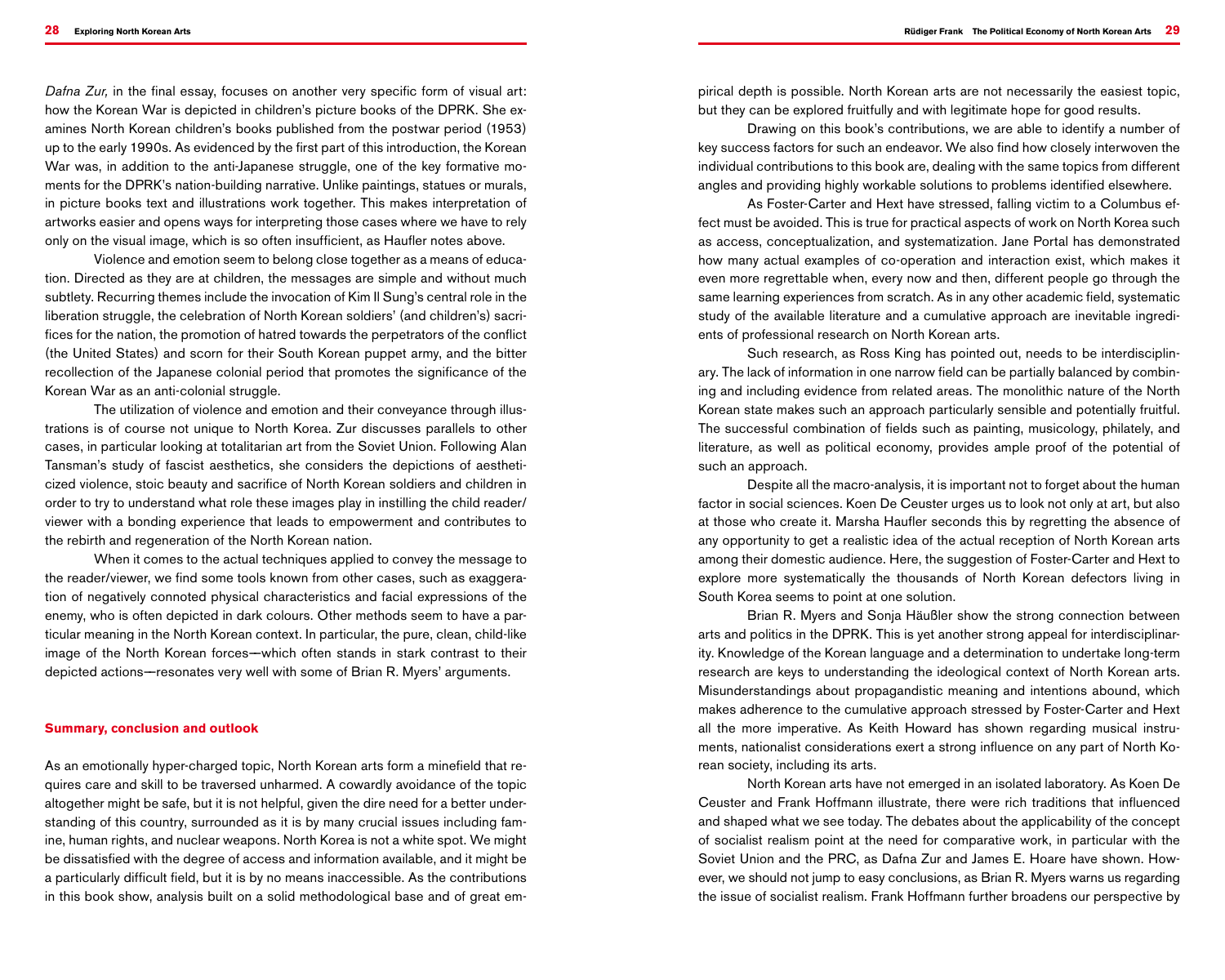drawing connections between North Korean arts and the concept of modernity, and by questioning the effectiveness of using Western concepts for the understanding of art in East Asia.

Jane Portal has pointed out that unlike many other fields, research on North Korea, including its arts, involves issues of emotionality and political correctness. This demonstrates how closely connected academic research and practical politics are in this case. On the one hand, this helps us to argue for the practical relevance of our work. However, as the example of the MAK exhibition has shown, it also significantly complicates research on North Korea, a factor that needs to be taken into account by academics who wish to venture into this field.

Among the most striking issues that have emerged as a result of this book is the commercial aspect. Almost all contributions have at some point provided strong evidence for a commercialization of North Korean art, which is surprising if we regard it as a tool of propaganda. However, it is much less so if we apply the perspective of political economy. A combination of nationalist disrespect for foreigners and hunger for hard currency in an inefficient, not globally competitive, isolated and suffering economy has created a situation in which even stamps with images of royal weddings in one of the oldest imperialist states are used to make a few dollars, as Ross King has demonstrated.

Our book is far from providing a complete picture. Rather, it should be seen as a stocktaking in a field that is young and just about to develop. Reality is much more complex than our attempts at categorizing it; accordingly, a book about arts is by no means limited to that field. On the contrary: the arts provide a new window that waits to be opened to gain deeper insights into North Korea's ideology, its social situation, its economy and its security policy. As all these are pressing issues of much more than just academic relevance, it is hoped that we have been able to inspire further research that, in the end, might even lead to a much-needed improvement of the situation on the ground. Such improvement needs informed policies. As this book shows, the argument that we know nothing about North Korea and its arts is no longer valid.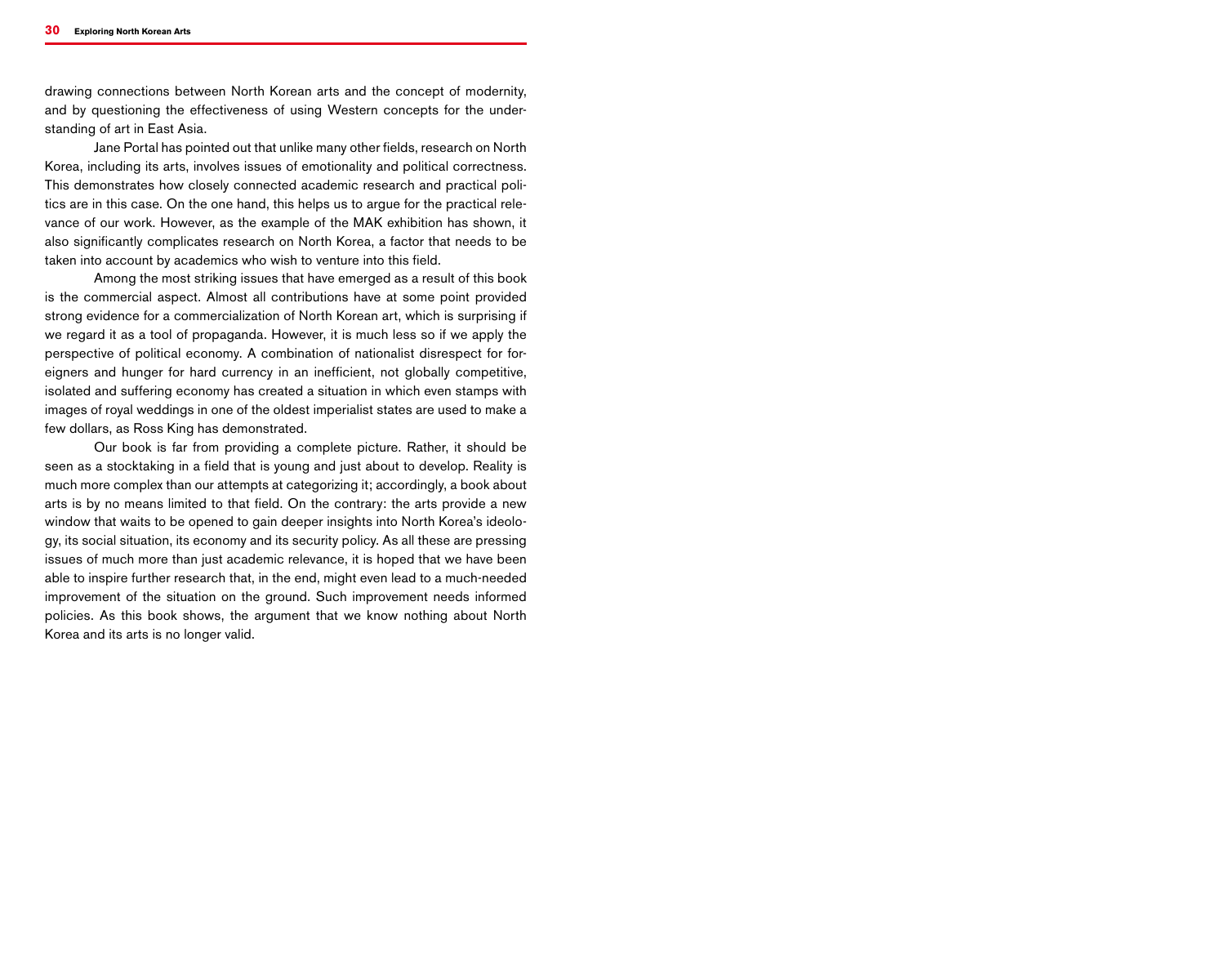### **Biographies of the authors in alphabetical order**

#### **Koen De Ceuster**

... studied Chinese and Japanese Studies at the Katholieke Universiteit Leuven (Belgium). Following four years (1986–90) as a research student at the Academy of Korean Studies (South Korea), he returned as a research assistant to his alma mater to finish a Ph.D. (1994). Since 1995, he has been lecturing in modern and contemporary Korean history at Leiden University (the Netherlands). His re search deals with the socio-cultural and intellectual history of modern and contemporary Korea. He gives lectures and publishes on aspects of modern Korean nationalism, Korean historiography and the politics of memory, and on inter-Korean relations. In 2004, he was approached as expert advisor for an exhibition of North Korean art ("The World According to Kim Jong II," Kunsthal, Rotterdam), sparking an ongoing interest in North Korean art theory and practice. He co-authored *North Korean Posters: the David Heather Collection* (Prestel, 2008) and co-curated *Touching the hearts and minds of the*  People: North Korean Art on Paper at the East-West Center Gallery, Honolulu (2011). He is managing co-editor of the e-journal *Korean Histories*, as well as a member of several editorial boards and of the academic committee of the International Institute for Asian Studies. He is currently vice-president of the Association for Korean Studies in Europe (AKSE).

#### **Aidan Foster-Carter**

... is a honorary senior research fellow in sociology and modern Korea at Leeds University, UK. He has followed North Korea for over 40 years, starting in 1968 as a juvenile fan of Kim Il Sung. Since 1997 he has been a full-time freelance consultant, writer, and broadcaster on Korean affairs, serving academic, business and policy circles alike. His hundreds of articles include writing regularly for the Economist Intelligence Unit (EIU), *Jane's, Oxford Analytica, NewNations,* and (in more populist vein) *Asia Times Online.* 

www.aidanfc.net, afostercarter@aol.com

#### **Rüdiger Frank**

... (first name also spelled as Rudiger or Ruediger) is Professor of East Asian Economy and Society at the University of Vienna, as well as an Adjunct Professor at Korea University and the University of North Korean Studies (Kyungnam University) in Seoul. He holds an M.A. in Korean Studies, Economics and International Relations and a Ph.D. in Economics. In 1991/1992, he spent one semester as a language student at Kim Il Sung University in Pyongyang and has been interested in North Korean affairs ever since. Visiting professorships have included Columbia University in New York and Korea University Seoul. He is a Council member of the Association for Korean Studies in Europe and Deputy Chief Edi tor of the *European Journal of East Asian Studies*. He is co-editor of the annual book *Korea: Politics, Economy and Society* (Brill). His major research fields are socialist transformation in East Asia and Europe (with a focus on North Korea), state-business relations in East Asia, and regional integration in East Asia. His most recent book is (with S. Burghart, eds.) *Driving Forces of Socialist Transformation: North Korea and the Experience of Europe and East Asia* (Vienna: Praesens 2010). Professor Frank is regularly consulted by governments, media and businesses on North Korea and East Asia. Most recently, this included consultancy work and a background policy paper for The Elders in preparation for the visit by President Martti Ahtisaari, Prime Minister Gro Brundtland, President Jimmy Carter and President Mary Robinson to the Korean Peninsula and China. In June 2011, Prof. Frank was invited to join the World Economic Forum, Global Agenda Council on Korea. www.wirtschaft.ostasien.univie.ac.at, ruediger.frank@univie.ac.at

#### **Sonja Haeussler ( Häußler)**

... studied Oriental Philology with a focus on Korean Philology at Leningrad (St. Petersburg) State Uni versity and was subsequently employed as assistant professor at the Korean Studies section of Hum boldt University Berlin. She earned her Ph.D. in Korean Philology in 1993. Visiting professorships have included the Free University of Berlin, Eötvös Lor ánd University in Budapest and Humboldt University of Berlin. She has also taught at the universities of Vienna and Hamburg. Presently she is a fellow of the Korea Literature Translation Institute. Her major research fields are literature and spiritual culture of the Chos ŏn dynasty, modern Korean literature, and cultural policy of North and South Korea. sonja.haeussler@yahoo.de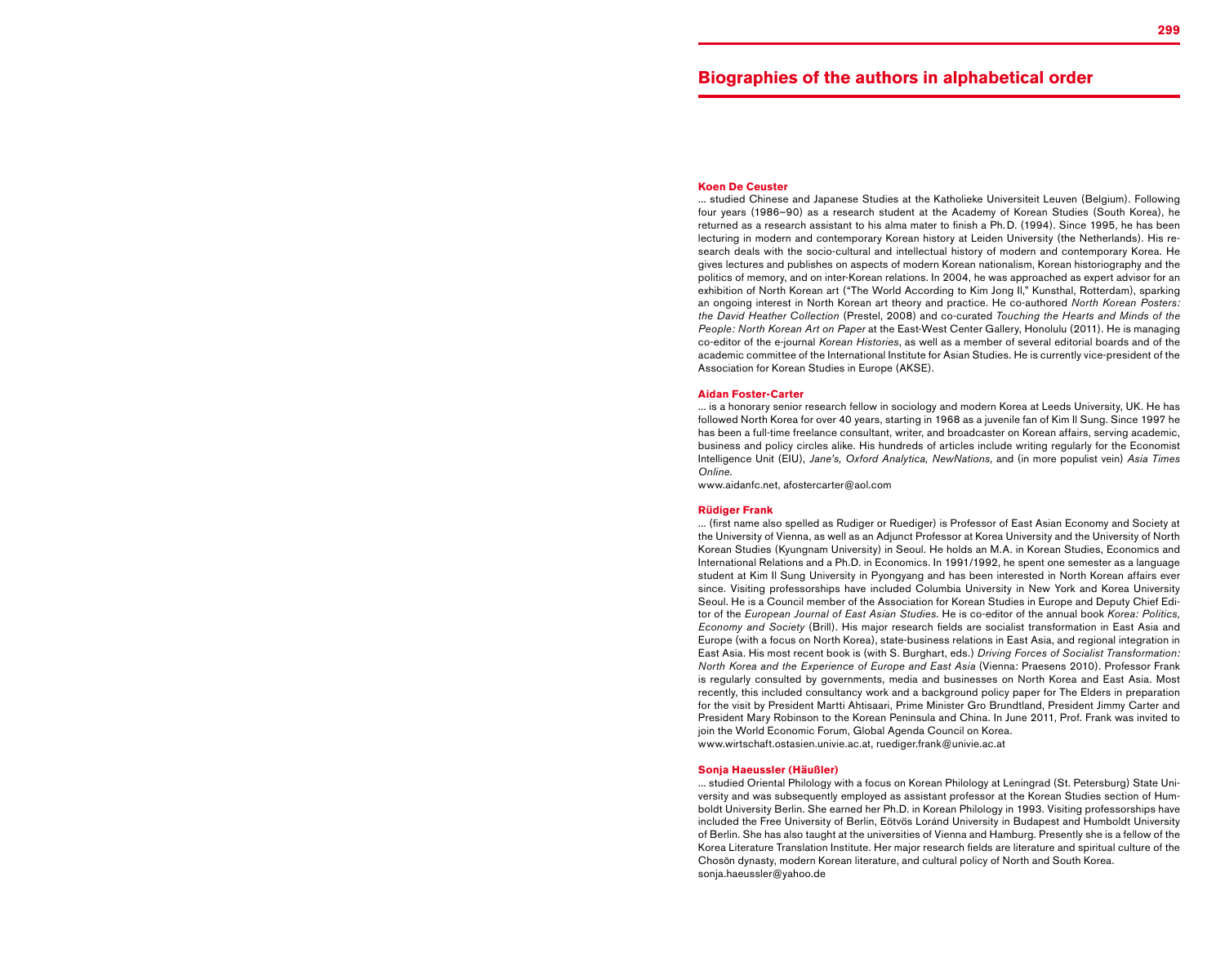#### **Marsha Haufler**

... who usually publishes as Marsha Weidner, is a Professor of Art History and Associate Dean for International Studies at the University of Kansas. She holds M.A. and Ph.D. degrees in art history from the University of California, Berkley, and teaches and directs graduate research on Chinese and Korean art. Her own research has focused on Chinese women artists, Buddhism in the aesthetic life of later imperial China, Tibeto-Chinese art, and, most recently, contemporary art in North Korea. mhaufler@ku.edu

#### **Kate Hext**

… received her Ph.D. in English literature in 2009 from the University of Exeter, where in September 2010 she organized an international conference entitled *Reweaving the Rainbow: Literature & Philosophy, 1850-1910*. She is currently Honorary Research Fellow in Victorian Studies at the University of Exeter and Temporary Lecturer in English at the University of the West of England. She has published various articles on aestheticism and Western philosophy, and is UK Reviews Editor for the new journal Victoriographies: A Journal of Nineteenth-Century Writing. Amongst other projects on aesthetics, she is completing her first book, entitled *Individualism and Aesthetic Philosophy: Walter Pater, Romantic Modernist,* which will be published by Edinburgh University Press in 2012. She has lectured widely in the field of aestheticism, most recently in Hong Kong in June 2010. Her interests also extend to Henry James, T.S. Eliot, modernism, the Hollywood musical, and running.

#### **James E. Hoare**

... has a Ph.D. in Japanese history from the School of Oriental and African Studies, London, and joined the Research Analysts of the British Foreign and Commonwealth Office in 1969. He worked mainly on China and Korea, and was posted to the British Embassy Seoul (1981–95) and Beijing (1988–91). Following the establishment of diplomatic relations between the UK and the Democratic People's Republic of Korea (North Korea) in December 2000, he became the first British representative in Pyongyang from May 2001 to October 2002. Since his retirement in January 2003, he has regularly written and broadcast about North Korea, and is currently teaching a course on the subject at SOAS. Among his books are *Japan's Treaty Ports and Foreign Settlements: The Uninvited Guests 1858–1899 (1994) and Embassies in the East* (1999), as well as several books on Korea with his wife, Susan Pares. He is also one of the co-editors of the Korea Yearbook, published by Brill. jim@jhoare10.fsnet.co.uk

#### **Frank Hoffmann**

... studied Korean Studies and Art History at the University of Tübingen. He continued his research on modern Korean art and intellectual history at Harvard University and taught, among other institutions at IIC in San Francisco and Hamburg University. His articles have appeared in specialized journals such as the *Korea Journal* and *Korean Studies*, as well as in renowned popular magazines including *Art in America*; he is also the compiler of the *Harvard Korean Studies Bibliography* (2000). Presently he lives in San Francisco and Venice as the CEO of an Internet corporation applying nanotechnology strategies to satellite and data center networks.

www.koreaweb.ws, hoffmann@koreaweb.ws

#### **Keith Howard**

... is Professor and Associate Dean, Research, at Sydney Conservatorium of Music, University of Sydney, and Professor of Music at SOAS, University of London. He has written or edited 16 books, including *Singing the Kyrgyz Manas* (with Saparbek Kasmambetov, 2011), *Korean Kayagum Sanjo: A Traditional Instrumental Genre* (with Chaesuk Lee and Nicholas Casswell, 2008), *Zimbabwean Mbira Music on an International Stage* (with Chartwell Dutiro, 2007), *Creating Korean Music: Composition and the Discourse of National Identity* (2006), *Preserving Korean Music: Intangible Cultural Properties as Icons of Identity* (2006), and *Korean Pop Music: Riding the Wave* (2006). In addition to giving lectures, workshops and concerts at universities in Britain, throughout Europe, and in America, Asia and Australia, he is a regular broadcaster on Korean affairs for BBC, ITV, Sky, NBC, and others. He is a member of the Australian Research Council College of Experts and sits on several editorial and advisory boards. He founded and managed the SOASIS CD and DVD series, as well as OpenAir Radio.

#### **Ross King**

... earned his B.A. in Linguistics and Political Science (International Relations) from Yale in 1983, then his M.A. and Ph.D. in Linguistics from Harvard (1986, 1991). Currently he serves as Professor of Korean and Head of Department in the Department of Asian Studies, University of British Columbia, in Vancouver, Canada. His research interests include 1) Korean historical linguistics, 2) Korean dialectology, 3) history of Korean linguistics, including the history of Korean linguistic thought in Korea, Korean language and nationalism, and Korean language ideologies, 4) Korean language pedagogy, and 5) history of language, writing, and literary culture in the "Sinographic cosmopolis," with a specific focus on medieval Korea and the interplay of cosmopolitan and vernacular in other regions of the Sinographic cultural sphere. His contribution to this conference is offered in compensation for all the time and money he wasted collecting stamps in his youth.

www.asia.ubc.ca/people/faculty/ross-king.html, jrpking@interchange.ubc.ca

#### **Brian R. Myers**

... was born in the US, educated in South Africa and Germany, and is now living in South Korea. He specializes in the research of North Korea's official culture, a subject on which he has written for the *New York Times*, *Wall Street Journal*, and other newspapers. Myers's books include *Han Sorya and North Korean Literature* (Cornell East Asia Series, 1994) and *The Cleanest Race: How North Koreans See Themselves and Why It Matters* (Melville House, 2010). Myers is also a contributing editor of the American magazine *The Atlantic,* for which he writes literary criticism.

#### **Jane Portal**

... having studied Chinese at Cambridge University, spent a year in Beijing University as one of the first foreign students to be allowed to follow courses in Chinese archaeology there in 1979–80. She was subsequently employed as a curator at the British Museum for 21 years, during which time she took a second degree in Korean at SOAS London, studying for a year in Seoul, Korea. She curated the permanent Korea Foundation Gallery at the British Museum which opened in 2000, and subsequently visited North Korea twice in 2001 and 2002. She was then given overall responsibility for the Chinese and Korean collections. In 2002, when Neil McGregor became Director, she accompanied him to China several times, developing the China Strategy. She co-ordinated the signing of MOU's with three major Chinese museums and the sending of several British Museum exhibitions to China. She organized a large loan exhibition from China in 2007–*The First Emperor: China's Terracotta Army*, the most successful exhibition at the British Museum since *Tutankhamun,* attracting over 850,000 visitors in 6 months. A smaller version of it toured four venues in the USA in 2008–10. It won the Exhibition of the Year award at the UK in 2007. In 2008 Jane was appointed Chair of the Department of Asia, Oceania and Africa at the Museum of Fine Arts Boston. Publications on Korea include: *Korea: Art and Archaeology* (London: British Museum Press, 2000); *North Korean Culture and Society*. British Museum Research Publication 151 (ed., with Beth McKillop) (London: The British Museum, 2004); *Art Under Control in North Korea* (London: Reaktion Books in association with British Museum Press, 2005); American edition: University of Chicago Press, 2005; Korean edition: Keelsan Books, Seoul, 2005. JPortal@mfa.org

#### **Dafna Zur**

... completed her doctoral dissertation on the construction of the child in Korean children's magazines, 1908–1950 at the University of British Columbia. Her interests lie broadly with children's literature and folk tales of North and South Korea. Her work on the depictions of the Korean War in North and South Korean children's literature has been published by *International Research in Children's Literature* (December 2009) and in *Korea 2010: Politics, Economy and Society*. dafnaz@interchange.ubc.ca